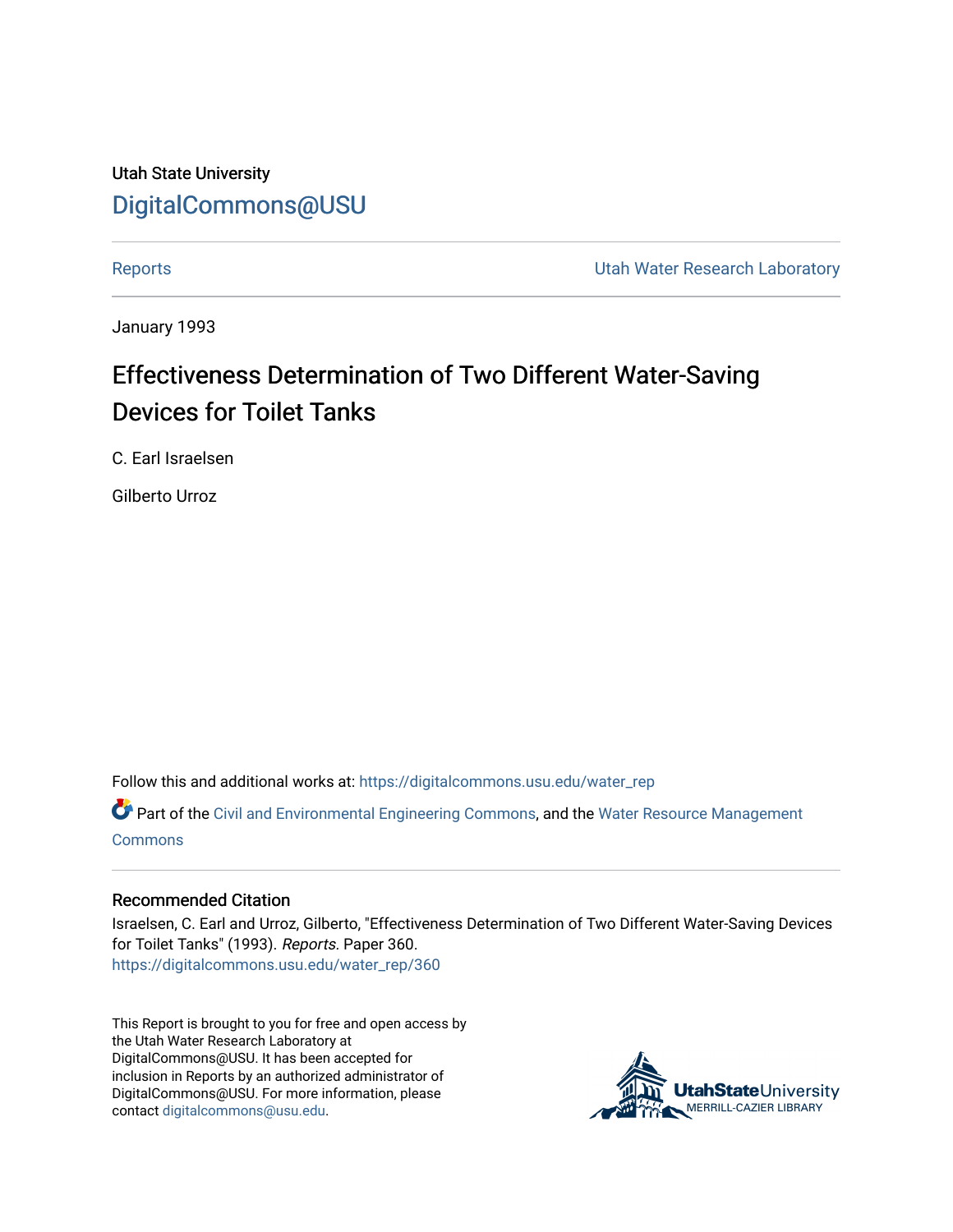# **UTAH DIVISION OF WATER RESOURCES**

**Effectiveness Determination of Two Different Water-Saving Devices for Toilet Tanks** 

June 1993

 $\bar{\rm{a}}$ 

.- - ,

ti<br>Ali

 $\mathsf{L}$ 

 $\mathbf{g}^{\dagger}$ 

 $\mathbf{k}$  . e e

 $L_{\perp}$ 

 $\mathcal{L}_{\rm{max}}$ 

÷.

C. Earl Israelsen Gilberto Urroz



Utah Water Research Laboratory College of Engineering Utah State University Logan, UT 84322-8200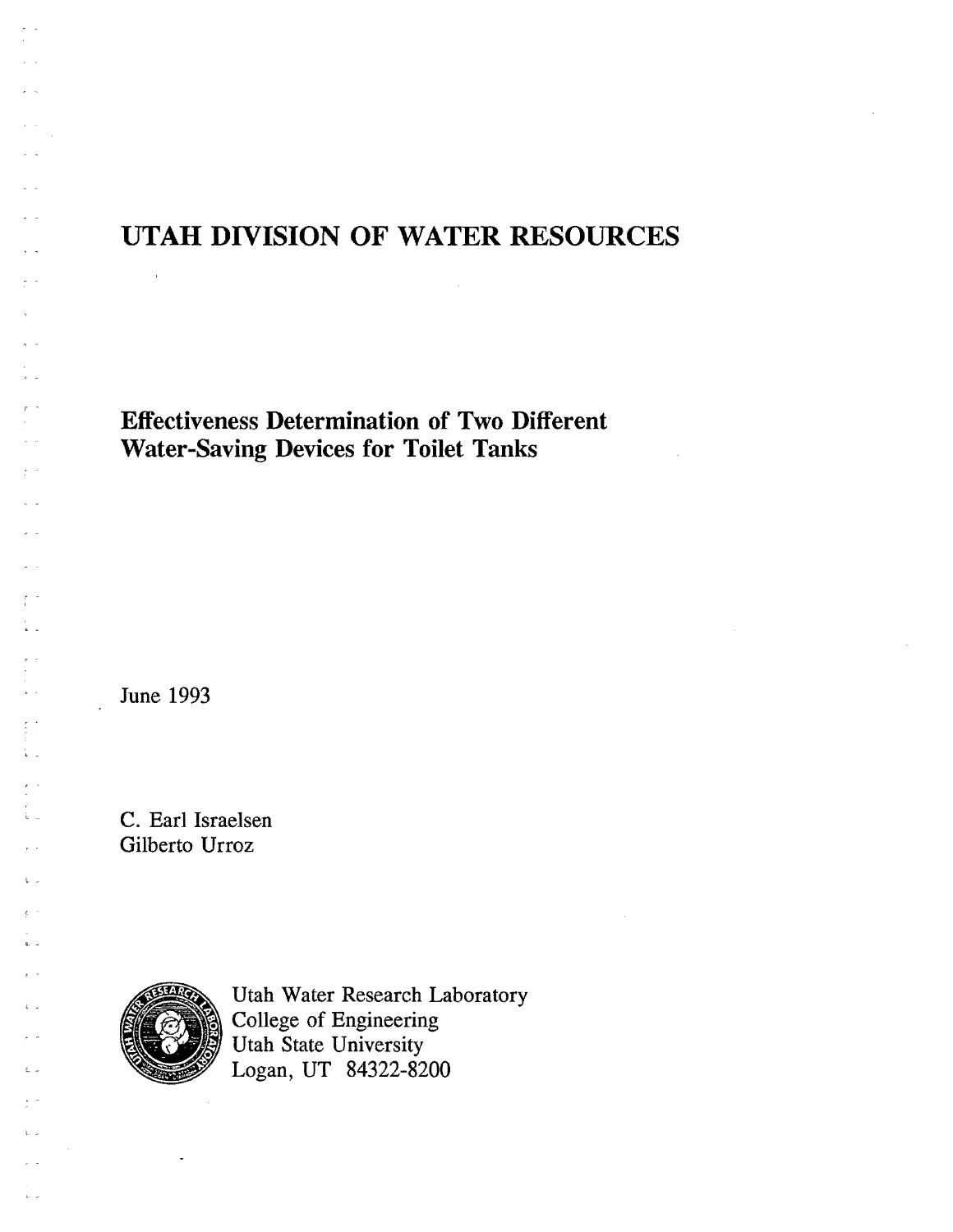## TABLE OF CONTENTS

 $\bar{\omega}$ 

 $\bar{\mathcal{L}}$ 

 $\tau \rightarrow$ 

 $\bar{\mathcal{L}}$  $\sim$   $\sim$ 

 $\sim$   $\sim$ 

 $\lambda$  .  $\lambda$ 

 $\ddot{\phantom{1}}$  .  $\bar{r}$  .  $\bar{r}$ 

 $\epsilon$  .  $\epsilon$  .  $\eta$ 

 $\sim$   $\sim$  $\tau$  .  $\sim$  $\sim$  $\zeta\rightarrow$ 

 $\frac{1}{\sqrt{2}}$  .

 $\zeta^{\pm}$  is  $\mathbf{r}$ 

 $\sqrt{2}$  $\epsilon$  .

Ļ.  $\frac{1}{r}$  .

t.<br>Alia

 $\frac{1}{2}$  .  $\tilde{\mathbf{r}}$  is

 $\sigma^{\pm\pm}$  $\hat{\mathbf{k}}$  .  $\omega$  $\mathbb{R}^{\mathbb{Z}}$  .

 $\hat{\mathbf{h}}$  .  $\frac{1}{2}$  .  $\frac{1}{2}$  $\tilde{\mathbb{L}}$  .

 $\tilde{\epsilon}$  .

 $\bar{\mathbf{k}}$  .  $\bar{\mathbf{z}}$ 

 $\frac{1}{2}$  .  $\frac{1}{2}$ 

 $\hat{k}$   $\sim$  $\varphi$  .

 $\zeta_{\rm c}$  is  $\frac{1}{\epsilon}$  .

i.

 $\ddot{\phantom{a}}$ 

 $\hat{\mathcal{A}}$ 

## **List of Tables**

 $\sim 10^4$ 

| Table 1. |                                                                       |  |
|----------|-----------------------------------------------------------------------|--|
| Table 2. |                                                                       |  |
| Table 3. |                                                                       |  |
| Table 4. |                                                                       |  |
| Table 5. |                                                                       |  |
| Table 6. |                                                                       |  |
|          |                                                                       |  |
|          |                                                                       |  |
|          |                                                                       |  |
|          | Table 10. Tests on Lamosa Ambassador model #GAM USA flush toilet  12  |  |
|          | Table 11. Summary of average water use in ten different toilet tanks, |  |
|          |                                                                       |  |

# List of Figures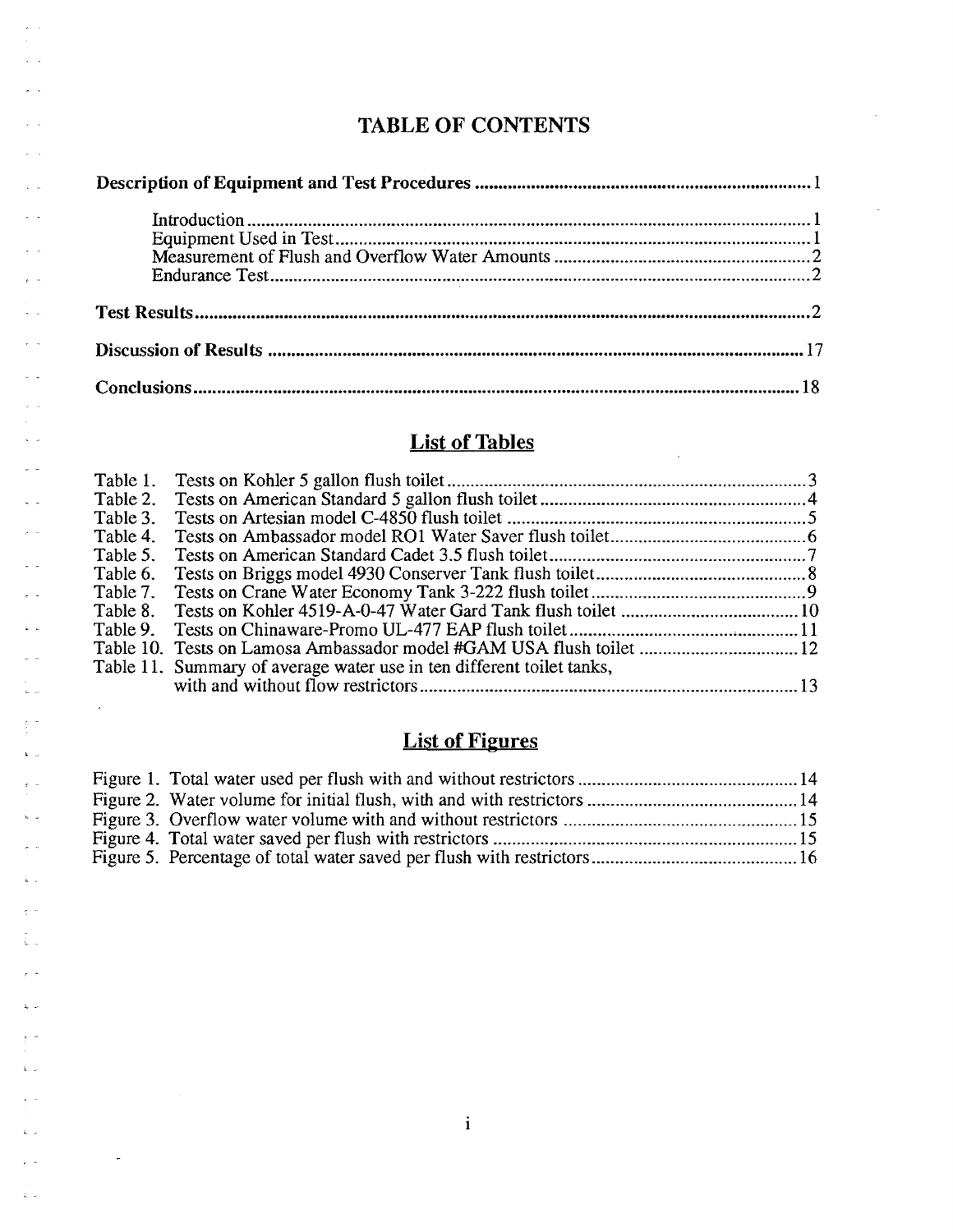# DESCRIPTION OF EQUIPMENT AND TEST PROCEDURES

#### Introduction

 $\mathbb{L}$ 

l \_

The project was successful in obtaining eight different brands of new toilet tanks of the 3.5 gals-per-flush-variety, and two used ones requiring 5.0 gals per flush. The tanks were installed one at a time on a padded steel frame and connected to a water supply. The float was adjusted to maintain the water in the tank at the level recommended by the manufacturer. When the flush and shut-off mechanisms were adjusted properly, the testing began.

#### Equipment Used in Test

Toilet tanks (3.5 gals - new) Briggs - Model #4930 - Conserver Tank American Standard - Cadet 3.5 Crane - Water Economy Tank 3-222 Kohler - 4519-A-0-47 Water Gard Tank Artesian - Model C-4850 Ambassador - Model ROI Water Saver ~ Lamosa Ambassador - Model #GAM USA Chinaware Promo - UL-477 EAP Toilet tanks (5.0 gals - used) From Lawson-Yeates, Inc. Plumbing Wholesale Supply From Ernst Home and Nursery From Fred Meyer One Stop Shopping American Standard Kohler **Internal From a Local Plumber** Water-saving devices 1. Fill-Cycle Regulator (blue restrictor) by

Econtec 11431 Sunrise Gold Circle Suite B Rancho Cordova, CA 95670 (916)635-8838

1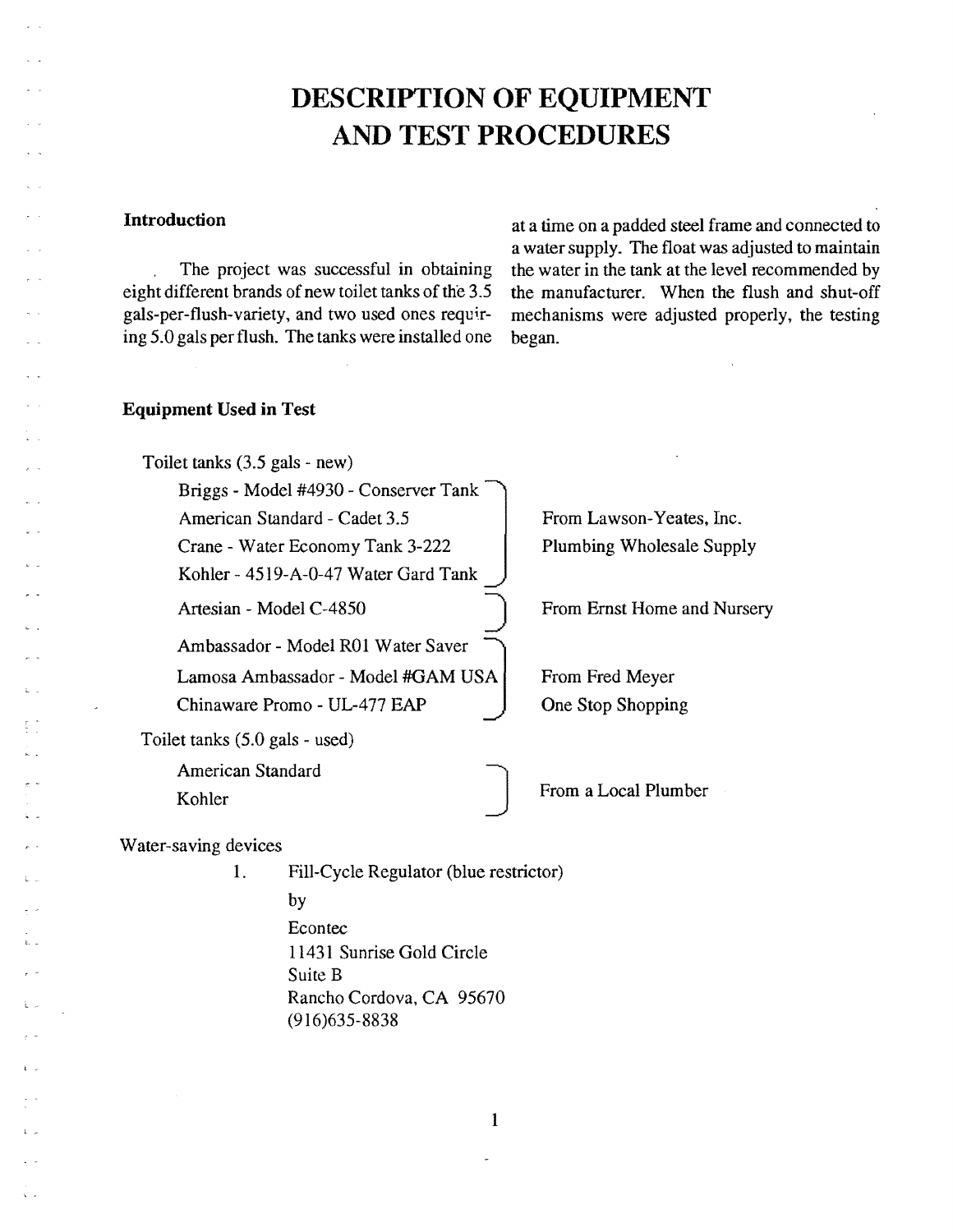2. Water Saver Refill Cycle Adapter T (white restrictor) by Karlson Products

22 South Angela Way North Salt Lake, UT 84054 (801)295-4749

#### Measurement of Flush and Overflow Water Amounts

Each toilet was flushed ten times into a plastic bucket that stood on a digital scale platform. The weight of water for the flush was recorded for each, as well as the total weight of the flush water plus the overflow (the water that is directed down the overflow tube to fill the toilet trap).

When the ten standard flushes were completed for each of the ten different tanks, each of the two water-saving units was installed in turn and data collected for ten flushes on each of the ten tanks as described above.

# Endurance Test

The contract calls for an endurance test to be performed on each of the two water-saving devices. Inasmuch as this test was intended to test the endurance of the water-saving units themselves and not of the toilet tank flushing mechanisms, the units were installed together on a water supply line and were subjected to more than 200,000 on-off cycles of water flowing through them. Three of each water-saving device were tested, simultaneously.

 $\sim$   $\sim$ 

i.

i. a

## **TEST RESULTS**

presented in Tables 1 through 11. Figures 1 through tables.

All of the data collected during the test are 5 are graphical representations of data shown in the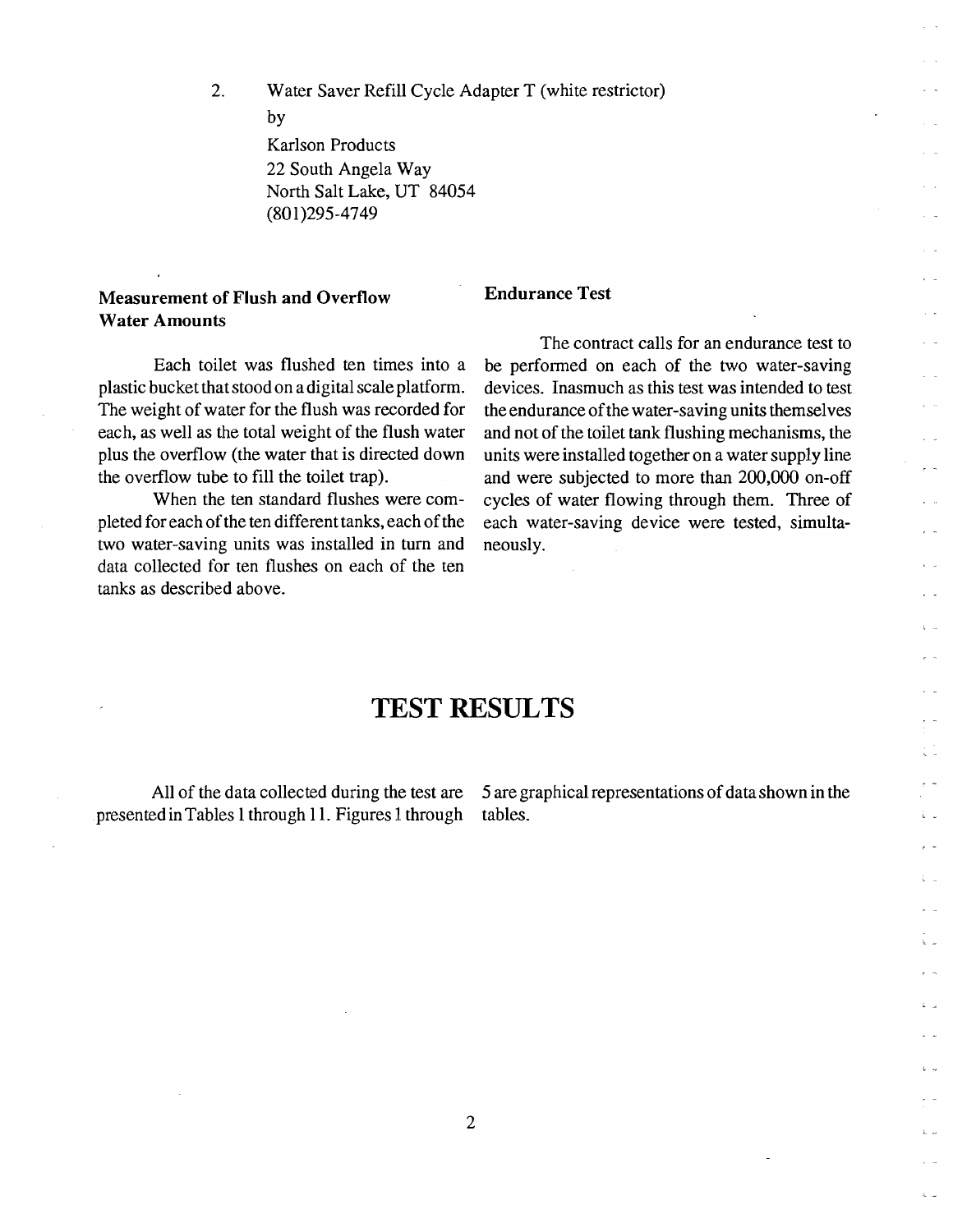|    |                 | <b>Without Restrictor</b> |          |       |         | With Blue Restrictor |          |       |         |       | With White Restrictor |       |  |
|----|-----------------|---------------------------|----------|-------|---------|----------------------|----------|-------|---------|-------|-----------------------|-------|--|
|    | No.             | Flush                     | Residual | Total | No.     | Flush                | Residual | Total | No.     | Flush | Residual              | Total |  |
|    |                 | 33.6                      | 5.6      | 39.2  |         | 34.6                 | 2.2      | 36.8  |         | 33.4  | 2.8                   | 36.2  |  |
|    | 2               | 33.6                      | 5.8      | 39.4  | 2       | 34.6                 | $2.2\,$  | 36.8  | 2       | 34.4  | 2.6                   | 37.0  |  |
|    | 3               | 34.6                      | 5.4      | 40.0  | 3       | 35.0                 | 2.2      | 37.2  | 3       | 34.4  | 2.6                   | 37.0  |  |
|    | 4               | 34.0                      | 5.6      | 39.6  | 4       | 35.4                 | 2.2      | 37.6  | 4       | 34.8  | 3.0                   | 37.8  |  |
|    | 5               | 35.0                      | 5.6      | 40.6  |         | 35.2                 | 2.2      | 37.4  | 5       | 34.0  | 2.4                   | 36.4  |  |
|    | b               | 35.0                      | 5.8      | 40.8  | 6       | 34.8                 | 2.2      | 37.0  | 6       | 36.6  | 2.8                   | 39.4  |  |
|    |                 | 33.6                      | 5.6      | 39.2  | 7       | 35.4                 | 2.2      | 37.6  |         | 34.4  | 3.0                   | 37.4  |  |
|    | 8               | 35.0                      | 6.0      | 41.0  | 8       | 35.8                 | 2.4      | 38.2  | 8       | 34.6  | 2.6                   | 37.2  |  |
|    | 9               | 34.4                      | 5.6      | 40.0  | 9       | 36.0                 | 2.2      | 38.2  | 9.      | 35.0  | 2.6                   | 37.6  |  |
| دى | 10 <sup>°</sup> | 34.4                      | 5.8      | 40.2  | 10      | 35.4                 | 2.0      | 37.4  | 10      | 34.6  | 2.6                   | 37.2  |  |
|    | Average         | 34.3                      | 5.7      | 40.0  | Average | 35.2                 | $2.2\,$  | 37.4  | Average | 34.6  | 2.7                   | 37.3  |  |

 $\mathbb{R}^2$ 

## **Table 1. Tests on Kohler 5 gallon flush toilet.**

 $\sim \omega_{\rm m}$ 

and the

 $\mathbf{r}$  ,  $\mathbf{r}$  ,  $\mathcal{L}$ 

 $\bar{\Delta}$ 

Water weight in pounds (lbs).

 $\sigma \sim \sigma$ 

Water volume in gallons (gals).

|                 |       | <b>Without Restrictor</b> |       |         |       | With Blue Restrictor |       |         |       | With White Restrictor |       |
|-----------------|-------|---------------------------|-------|---------|-------|----------------------|-------|---------|-------|-----------------------|-------|
| No.             | Flush | Residual                  | Total | No.     | Flush | Residual             | Total | No.     | Flush | Residual              | Total |
|                 | 4.03  | 0.67                      | 4.70  |         | 4.15  | 0.26                 | 4.41  |         | 4.00  | 0.34                  | 4.34  |
| 2               | 4.03  | 0.70                      | 4.72  | 2       | 4.15  | 0.26                 | 4.41  |         | 4.12  | 0.31                  | 4.44  |
| 3               | 4.15  | 0.65                      | 4.80  | 3       | 4.20  | 0.26                 | 4.46  | 3       | 4.12  | 0.31                  | 4.44  |
| 4               | 4.08  | 0.67                      | 4.75  | 4       | 4.24  | 0.26                 | 4.51  | 4       | 4.17  | 0.36                  | 4.53  |
|                 | 4.20  | 0.67                      | 4.87  |         | 4.22  | 0.26                 | 4.48  | 5       | 4.08  | 0.29                  | 4.36  |
| 6               | 4.20  | 0.70                      | 4.89  | 6       | 4.17  | 0.26                 | 4.44  | 6       | 4.39  | 0.34                  | 4.72  |
| ⇁               | 4.03  | 0.67                      | 4.70  | 7       | 4.24  | 0.26                 | 4.51  |         | 4.12  | 0.36                  | 4.48  |
| 8               | 4.20  | 0.72                      | 4.92  | 8       | 4.29  | 0.29                 | 4.58  | 8       | 4.15  | 0.31                  | 4.46  |
| 9               | 4.12  | 0.67                      | 4.80  | 9       | 4.32  | 0.26                 | 4.58  | 9       | 4.20  | 0.31                  | 4.51  |
| 10 <sup>°</sup> | 4.12  | 0.70                      | 4.82  | 10      | 4.24  | 0.24                 | 4.48  | 10      | 4.15  | 0.31                  | 4.46  |
| Average         | 4.11  | 0.69                      | 4.80  | Average | 4.22  | 0.27                 | 4.49  | Average | 4.15  | 0.32                  | 4.47  |

 $\sim 10^{-1}$ 

 $\label{eq:2} \frac{1}{\sqrt{2}}\left(\frac{1}{\sqrt{2}}\right)^{2}$ 

 $\epsilon$ 

 $\sim$   $\sim$ 

 $\mathcal{P}^{(n+1)}$  .  $\mathcal{Y}$ 

 $p(\alpha) \to \alpha$  .

 $\sim 20$  $\sim$  e  $^{\prime\prime}$ 

 $\Delta$ 

r.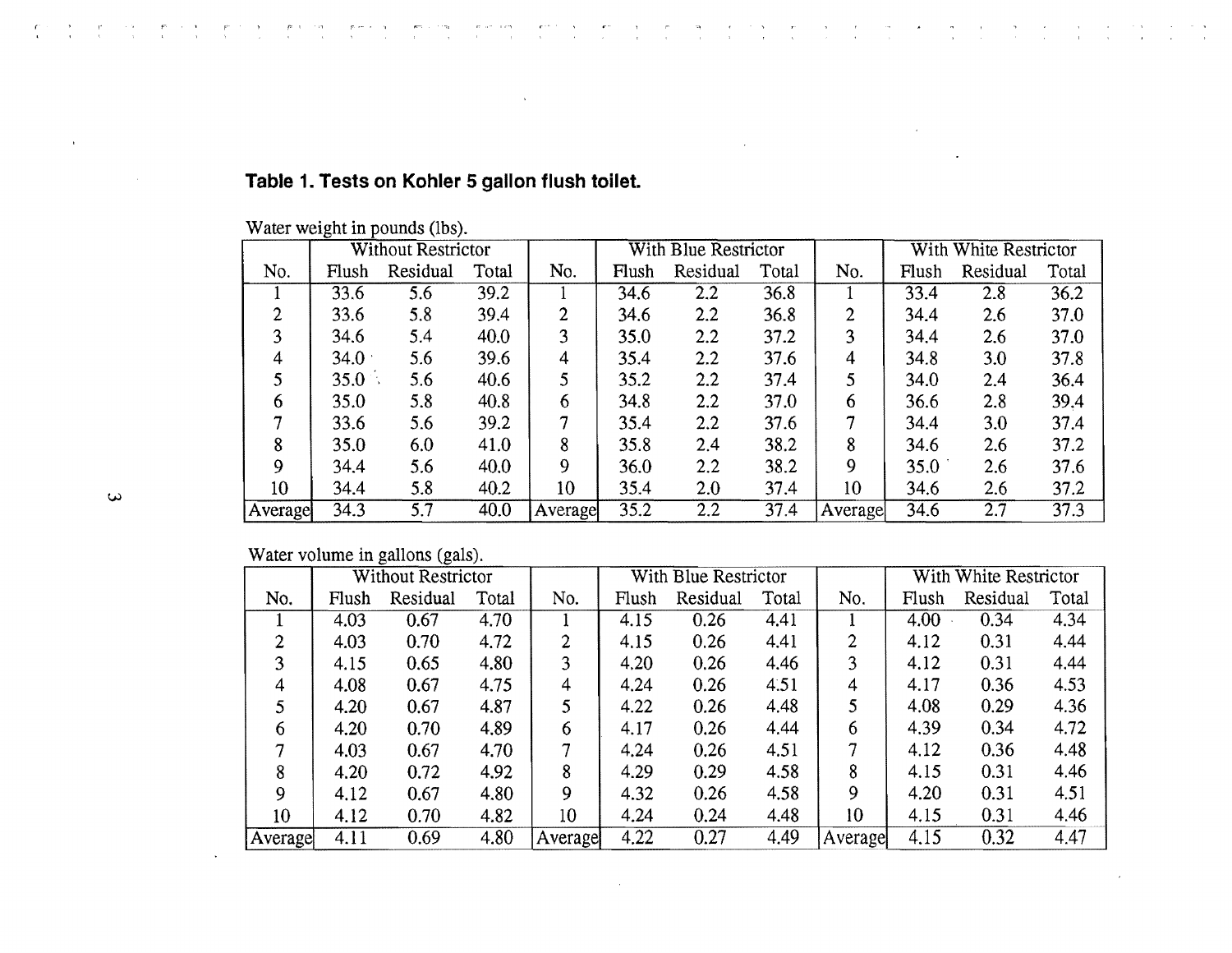|   |         | Without Restrictor |          |       |         | With Blue Restrictor |          |       | With White Restrictor |       |          |       |
|---|---------|--------------------|----------|-------|---------|----------------------|----------|-------|-----------------------|-------|----------|-------|
|   | No.     | Flush              | Residual | Total | No.     | Flush                | Residual | Total | No.                   | Flush | Residual | Total |
|   |         | 31.4               | 5.2      | 36.6  |         | 31.2                 | 2.2      | 33.4  |                       | 31.8  | 2.0      | 33.8  |
|   | ◠       | 31.4               | 5.0      | 36.4  | 2       | 31.2                 | 1.8      | 33.0  | $\overline{2}$        | 32.0  | 2.4      | 34.4  |
|   | 3       | 31.6               | 4.6      | 36.2  | 3       | 29.8                 | 2.2      | 32.0  | 3                     | 32.0  | 2.2      | 34.2  |
|   | 4       | 31.6               | 4.2      | 35.8  | 4       | 31.2                 | 2.2      | 33.4  | 4                     | 32.6  | 2.2      | 34.8  |
|   |         | 31.6               | 4.4      | 36.0  | 5       | 31.0                 | 2.4      | 33.4  | 5                     | 32.6  | 2.2      | 34.8  |
|   | b       | 32.0               | 5.8      | 37.8  | 6       | 32.0                 | 2.6      | 34.6  | 6                     | 32.6  | 2.2      | 34.8  |
|   |         | 31.2               | 4.8      | 36.0  | $\tau$  | 32.0                 | $2.0\,$  | 34.0  | 7                     | 32.4  | 2.6      | 35.0  |
|   | 8       | 32.0               | 4.8      | 36.8  | 8       | 31.8                 | 2.0      | 33.8  | 8                     | 32.0  | 2.0      | 34.0  |
| 4 | 9       | 32.0               | 4.4      | 36.4  | 9       | 31.6                 | $2.2\,$  | 33.8  | 9                     | 33.0  | 2.0      | 35.0  |
|   | 10      | 31.8               | 4.4      | 36.2  | 10      | 31.6                 | 1.8      | 33.4  | 10                    | 33.0  | 2.0      | 35.0  |
|   | Average | 31.7               | 4.7      | 36.4  | Average | 31.3                 | 2.2      | 33.5  | Average               | 32.4  | 2.2      | 34.6  |

 $\ddot{\phantom{a}}$ 

 $\mathcal{L}$ 

 $\label{eq:2} \frac{1}{\sqrt{2}}\left(\frac{1}{\sqrt{2}}\right)^{2}=\frac{1}{2}\left(\frac{1}{2}\right)^{2}$ 

 $\label{eq:2.1} \begin{split} \mathcal{D}_{\mathcal{A}}(\mathcal{A}) & = \mathcal{D}_{\mathcal{A}}(\mathcal{A}) \mathcal{A}(\mathcal{A}) \mathcal{A}(\mathcal{A}) \\ & = \mathcal{D}_{\mathcal{A}}(\mathcal{A}) \mathcal{A}(\mathcal{A}) \mathcal{A}(\mathcal{A}) \mathcal{A}(\mathcal{A}) \mathcal{A}(\mathcal{A}) \mathcal{A}(\mathcal{A}) \mathcal{A}(\mathcal{A}) \mathcal{A}(\mathcal{A}) \mathcal{A}(\mathcal{A}) \mathcal{A}(\mathcal{A}) \mathcal{A}(\mathcal{A}) \mathcal$ 

 $\label{eq:2.1} \begin{array}{c} \mathcal{O}(\mathbb{R}^3) \times \mathbb{R}^3 \times \mathbb{R}^3 \\ \mathcal{O}(\mathbb{R}^3) \times \mathbb{R}^3 \times \mathbb{R}^3 \times \mathbb{R}^3 \end{array}$ 

 $\frac{1}{2} \frac{1}{2} \frac{1}{2} \frac{1}{2}$ 

 $\sim$   $\sim$ 

## **Table 2. Tests on American Standard 5 gallon flush toilet.**

 $\sim$ 

Water weight in pounds (lbs).

## Water volume in gallons (gals).

|         |       | Without Restrictor |       |                |       | With Blue Restrictor |       |         |       | With White Restrictor |       |
|---------|-------|--------------------|-------|----------------|-------|----------------------|-------|---------|-------|-----------------------|-------|
| No.     | Flush | Residual           | Total | No.            | Flush | Residual             | Total | No.     | Flush | Residual              | Total |
|         | 3.76  | 0.62               | 4.39  |                | 3.74  | 0.26                 | 4.00  |         | 3.81  | 0.24                  | 4.05  |
| 2       | 3.76  | 0.60               | 4.36  | $\overline{2}$ | 3.74  | 0.22                 | 3.96  |         | 3.84  | 0.29                  | 4.12  |
| 3       | 3.79  | 0.55               | 4.34  | 3              | 3.57  | 0.26                 | 3.84  |         | 3.84  | 0.26                  | 4.10  |
| 4       | 3.79  | 0.50               | 4.29  | 4              | 3.74  | 0.26                 | 4.00  | 4       | 3.91  | 0.26                  | 4.17  |
|         | 3.79  | 0.53               | 4.32  |                | 3.72  | 0.29                 | 4.00  | 5       | 3.91  | 0.26                  | 4.17  |
| 6       | 3.84  | 0.70               | 4.53  | 6              | 3.84  | 0.31                 | 4.15  | 6       | 3.91  | 0.26                  | 4.17  |
| 7       | 3.74  | 0.58               | 4.32  | 7              | 3.84  | 0.24                 | 4.08  | 7       | 3.88  | 0.31                  | 4.20  |
| 8       | 3.84  | 0.58               | 4.41  | 8              | 3.81  | 0.24                 | 4.05  | 8       | 3.84  | 0.24                  | 4.08  |
| 9       | 3.84  | 0.53               | 4.36  | 9              | 3.79  | 0.26                 | 4.05  | 9       | 3.96  | 0.24                  | 4.20  |
| 10      | 3.81  | 0.53               | 4.34  | 10             | 3.79  | 0.22                 | 4.00  | 10      | 3.96  | 0.24                  | 4.20  |
| Average | 3.80  | 0.57               | 4.37  | Average        | 3.76  | 0.25                 | 4.01  | Average | 3.88  | 0.27                  | 4.15  |

 $\mathcal{L}$ 

 $\frac{m}{1}$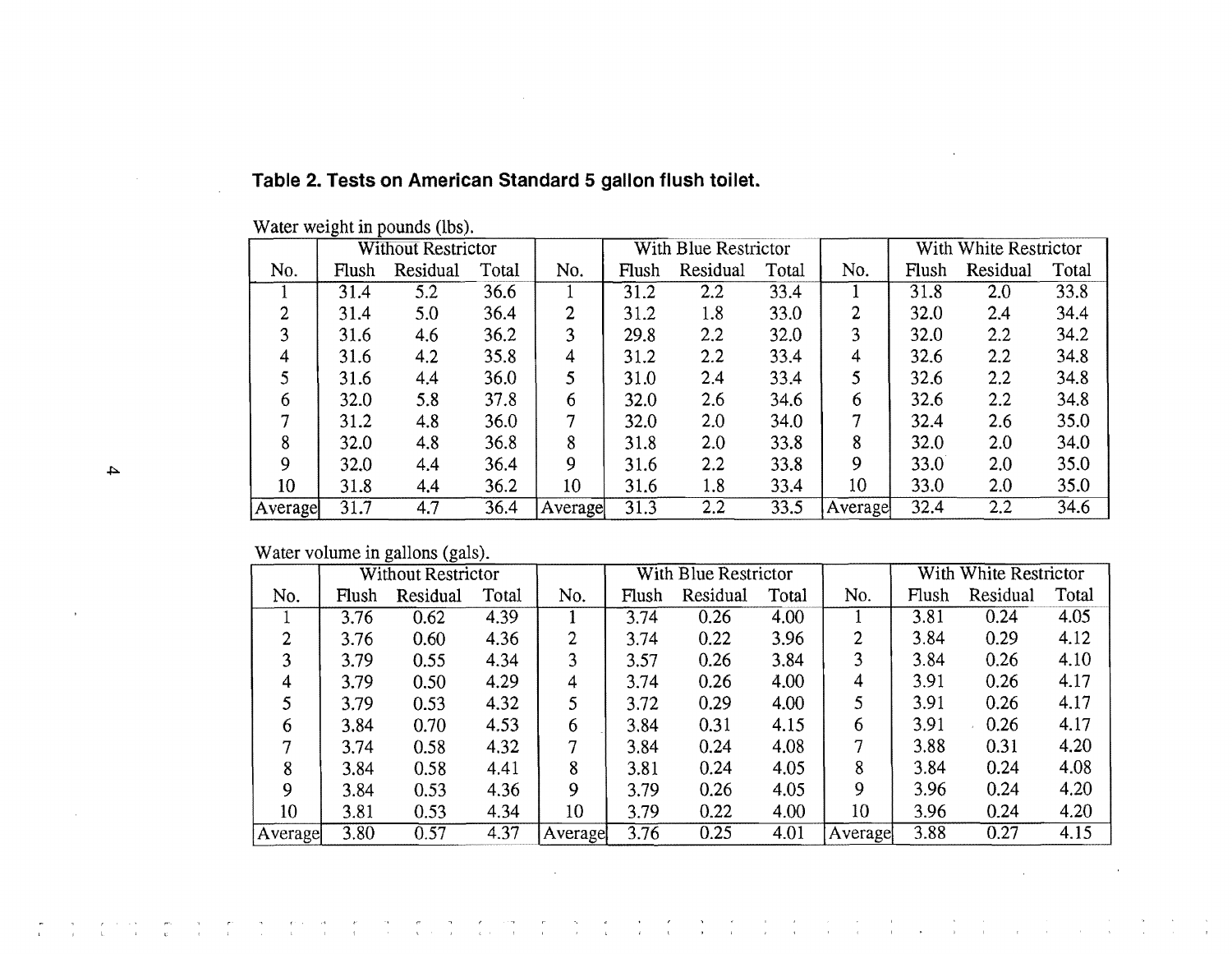|         |       | Without Restrictor |       |         | With Blue Restrictor |          |       |         |       | With White Restrictor |       |
|---------|-------|--------------------|-------|---------|----------------------|----------|-------|---------|-------|-----------------------|-------|
| No.     | Flush | Residual           | Total | No.     | Flush                | Residual | Total | No.     | Flush | Residual              | Total |
|         | 23.2  | 7.0                | 30.2  |         | 22.8                 | 2.2      | 25.0  |         | 23.4  | 2.8                   | 26.2  |
| 2       | 23.6  | 6.8                | 30.4  | 2       | 23.0                 | 2.2      | 25.2  | 2       | 23.0  | 3.0                   | 26.0  |
| 3       | 23.6  | 6.6                | 30.2  | 3       | 23.2                 | 2.2      | 25.4  | 3       | 23.4  | 2.8                   | 26.2  |
| 4       | 23.6  | 6.8                | 30.4  | 4       | 23.2                 | 2.2      | 25.4  | 4       | 23.6  | 2.6                   | 26.2  |
|         | 23.6  | 6.8                | 30.4  | 5       | 23.2                 | 2.2      | 25.4  |         | 23.2  | 3.0                   | 26.2  |
| 6       | 23.6  | 6.8                | 30.4  | 6       | 23.2                 | 2.2      | 25.4  | 6       | 23.2  | 2.8                   | 26.0  |
|         | 23.6  | 6.8                | 30.4  |         | 23.2                 | 2.2      | 25.4  |         | 23.2  | 2.8                   | 26.0  |
| 8       | 23.6  | 6.6                | 30.2  | 8       | 23.0                 | 2.2      | 25.2  | 8       | 23.6  | 3.0                   | 26.6  |
| 9       | 23.6  | 6.6                | 30.2  | 9       | 23.2                 | 2.2      | 25.4  | 9       | 23.6  | 2.8                   | 26.4  |
| 10      | 23.6  | 6.8                | 30.4  | 10      | 23.0                 | 2.4      | 25.4  | 10      | 23.4  | 3.0                   | 26.4  |
| Average | 23.6  | 6.7                | 30.3  | Average | 23.1                 | 2.2      | 25.3  | Average | 23.4  | 2.8                   | 26.2  |

 $\frac{1}{\sqrt{2}}$  $\frac{1}{2}$   $\sigma_{\rm c}$  $\overline{r}$   $\frac{1}{\sqrt{2}}$  $\sim$   $\frac{1}{\sqrt{2}}$  $\alpha$   $\hat{\theta}$ 

 $\frac{1}{2}$ 

 $\Delta \sim$ 

 $\alpha$  $\sim 10^7$   $\frac{1}{4}$ 

#### **Table 3. Tests on Artesian model C-4850 flush toilet.**

 $\bar{\mathcal{A}}$ 

 $\sim$ 

Water weight in pounds (lbs).

r man en provincia para la provincia del provincia del manuscrito del control del control del control del cont<br>La provincia del control del control del control del control del control del control del control del control d

Water volume in gallons (gals).

|         |       | Without Restrictor |       |         | With Blue Restrictor |          |       |         |       | With White Restrictor |       |
|---------|-------|--------------------|-------|---------|----------------------|----------|-------|---------|-------|-----------------------|-------|
| No.     | Flush | Residual           | Total | No.     | Flush                | Residual | Total | No.     | Flush | Residual              | Total |
|         | 2.78  | 0.84               | 3.62  |         | 2.73                 | 0.26     | 3.00  |         | 2.81  | 0.34                  | 3.14  |
| າ       | 2.83  | 0.82               | 3.64  | 2       | 2.76                 | 0.26     | 3.02  | 2       | 2.76  | 0.36                  | 3.12  |
| ◠       | 2.83  | 0.79               | 3.62  | 3       | 2.78                 | 0.26     | 3.04  | 3       | 2.81  | 0.34                  | 3.14  |
| 4       | 2.83  | 0.82               | 3.64  | 4       | 2.78                 | 0.26     | 3.04  | 4       | 2.83  | 0.31                  | 3.14  |
|         | 2.83  | 0.82               | 3.64  | 5       | 2.78                 | 0.26     | 3.04  | 5       | 2.78  | 0.36                  | 3.14  |
| 6       | 2.83  | 0.82               | 3.64  | 6       | 2.78                 | 0.26     | 3.04  | 6       | 2.78  | 0.34                  | 3.12  |
|         | 2.83  | 0.82               | 3.64  |         | 2.78                 | 0.26     | 3.04  |         | 2.78  | 0.34                  | 3.12  |
| 8       | 2.83  | 0.79               | 3.62  | 8       | 2.76                 | 0.26     | 3.02  | 8       | 2.83  | 0.36                  | 3.19  |
| 9       | 2.83  | 0.79               | 3.62  | 9       | 2.78                 | 0.26     | 3.04  | 9       | 2.83  | 0.34                  | 3.16  |
| 10      | 2.83  | 0.82               | 3.64  | 10      | 2.76                 | 0.29     | 3.04  | 10      | 2.81  | 0.36                  | 3.16  |
| Average | 2.82  | 0.81               | 3.63  | Average | 2.77                 | 0.27     | 3.04  | Average | 2.80  | 0.34                  | 3.14  |

 $\sim 10^{11}$  km  $^{-1}$ 

 $\sim$ 

 $\frac{P}{\lambda}$  .  $\frac{1}{\sqrt{2}}$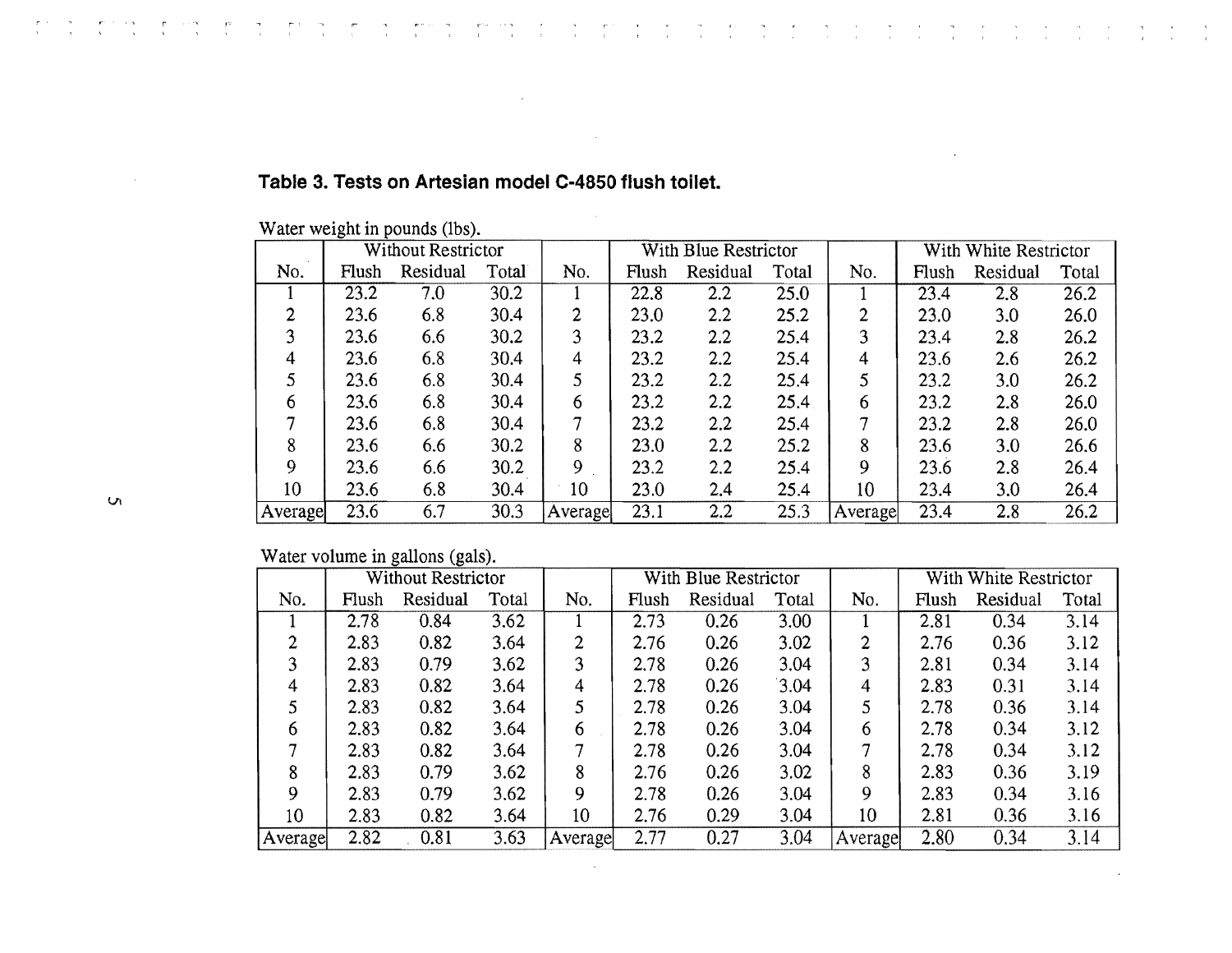|   |         | Without Restrictor |          |       |         | With Blue Restrictor |          |       |         | With White Restrictor |          |       |
|---|---------|--------------------|----------|-------|---------|----------------------|----------|-------|---------|-----------------------|----------|-------|
|   | No.     | Flush              | Residual | Total | No.     | Flush                | Residual | Total | No.     | Flush                 | Residual | Total |
|   |         | 21.6               | 7.6      | 29.2  |         | 22.4                 | 3.0      | 25.4  |         | 21.2                  | 3.2      | 24.4  |
|   | 2       | 21.0               | 8.0      | 29.0  | ŋ.      | 21.4                 | 3.0      | 24.4  | 2       | 20.8                  | 3.2      | 24.0  |
|   | 3       | 21.4               | 8.0      | 29.4  | 3       | 22.0                 | 3.0      | 25.0  | 3       | 21.4                  | 2.8      | 24.2  |
|   | 4       | 21.4               | 8.0      | 29.4  | 4       | 22.2                 | 3.2      | 25.4  | 4       | 21.0                  | 3.2      | 24.2  |
|   |         | 21.4               | 8.0      | 29.4  |         | 21.4                 | 3.0      | 24.4  | 5       | 21.0                  | 3.0      | 24.0  |
|   | 6       | 21.4               | 8.2      | 29.6  | 6       | 22.2                 | 3.0      | 25.2  | 6       | 21.2                  | 3.2      | 24.4  |
|   | −       | 21.2               | 8.0      | 29.2  | 7       | 22.0                 | 2.6      | 24.6  | 7       | 21.4                  | 2.8      | 24.2  |
|   | 8       | 21.6               | 8.0      | 29.6  | 8       | 21.2                 | 3.0      | 24.2  | 8       | 20.8                  | 2.8      | 23.6  |
| Ó | 9       | 21.2               | 7.8      | 29.0  | 9       | 21.6                 | 3.0      | 24.6  | 9       | 21.4                  | 2.8      | 24.2  |
|   | $10 \,$ | 21.4               | 8.2      | 29.6  | 10      | 21.2                 | 3.0      | 24.2  | 10      | 21.0                  | 3.0      | 24.0  |
|   | Average | 21.4               | 7.9      | 29.3  | Average | 21.8                 | 2.9      | 24.7  | Average | 21.1                  | 3.0      | 24.1  |

## **Table 4. Tests on Ambassador model R01 Water Saver flush toilet.**

Water weight in pounds (lbs).

Water volume in gallons (gals).

 $\frac{1}{\sqrt{2}}$ 

 $\frac{m}{4}$ 

 $\frac{1}{\sqrt{2}}$ 

 $\frac{r}{t}$ 

 $\frac{1}{\sqrt{2}}$ 

 $\frac{1}{\sqrt{1+\frac{1}{2}}}$ 

 $\frac{1+\frac{1}{2}}{1-\frac{1}{2}}$ 

 $\label{eq:Riccati} \begin{array}{c} \mathbf{w} & \mathbf{w} \\ \mathbf{v} & \mathbf{w} \end{array}$ 

|         |       | <b>Without Restrictor</b> |       |                |       | With Blue Restrictor |       |         |       | With White Restrictor |       |
|---------|-------|---------------------------|-------|----------------|-------|----------------------|-------|---------|-------|-----------------------|-------|
| No.     | Flush | Residual                  | Total | No.            | Flush | Residual             | Total | No.     | Flush | Residual              | Total |
|         | 2.59  | 0.91                      | 3.50  |                | 2.69  | 0.36                 | 3.04  |         | 2.54  | 0.38                  | 2.93  |
| 2       | 2.52  | 0.96                      | 3.48  | $\overline{2}$ | 2.57  | 0.36                 | 2.93  | 2       | 2.49  | 0.38                  | 2.88  |
| 3       | 2.57  | 0.96                      | 3.52  | 3              | 2.64  | 0.36                 | 3.00  | 3       | 2.57  | 0.34                  | 2.90  |
| 4       | 2.57  | 0.96                      | 3.52  | 4              | 2.66  | 0.38                 | 3.04  | 4       | 2.52  | 0.38                  | 2.90  |
|         | 2.57  | 0.96                      | 3.52  | 5              | 2.57  | 0.36                 | 2.93  | 5       | 2.52  | 0.36                  | 2.88  |
| 6       | 2.57  | 0.98                      | 3.55  | 6              | 2.66  | 0.36                 | 3.02  | 6       | 2.54  | 0.38                  | 2.93  |
|         | 2.54  | 0.96                      | 3.50  |                | 2.64  | 0.31                 | 2.95  |         | 2.57  | 0.34                  | 2.90  |
| 8       | 2.59  | 0.96                      | 3.55  | 8              | 2.54  | 0.36                 | 2.90  | 8       | 2.49  | 0.34                  | 2.83  |
| Q       | 2.54  | 0.94                      | 3.48  | 9              | 2.59  | 0.36                 | 2.95  | 9       | 2.57  | 0.34                  | 2.90  |
| 10      | 2.57  | 0.98                      | 3.55  | 10             | 2.54  | 0.36                 | 2.90  | 10      | 2.52  | 0.36                  | 2.88  |
| Average | 2.56  | 0.96                      | 3.52  | Average        | 2.61  | 0.36                 | 2.97  | Average | 2.53  | 0.36                  | 2.89  |

 $\frac{1}{3}$ 

 $\frac{1}{4}$ 

 $\bar{T}$  $\alpha$ 

 $\frac{r}{t}$  $\frac{1}{\sqrt{2}}$   $\frac{1}{k}$  $\frac{1}{2}$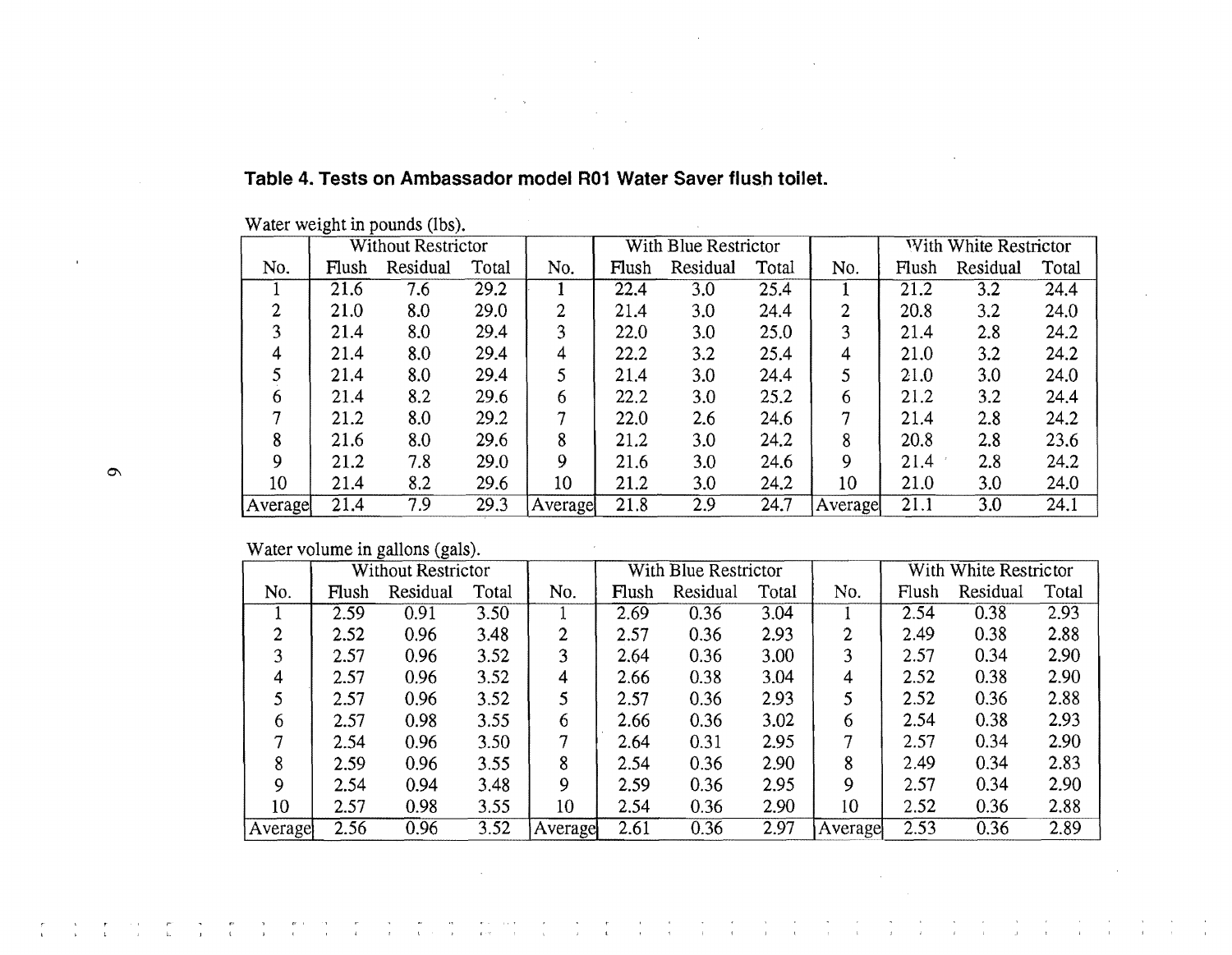|   |                | <b>Without Restrictor</b> |          |       |         | With Blue Restrictor |                  |       | With White Restrictor |       |          |       |
|---|----------------|---------------------------|----------|-------|---------|----------------------|------------------|-------|-----------------------|-------|----------|-------|
|   | No.            | Flush                     | Residual | Total | No.     | Flush                | Residual         | Total | No.                   | Flush | Residual | Total |
|   |                | 20.2                      | 7.8      | 28.0  |         | 21.4                 | 2.2              | 23.6  |                       | 21.8  | 2.8      | 24.6  |
|   | $\overline{2}$ | 20.6                      | 7.4      | 28.0  | 2       | 21.4                 | 2.0              | 23.4  | າ                     | 21.6  | 2.6      | 24.2  |
|   | 3              | 21.8                      | 7.4      | 29.2  | 3       | 21.4                 | 2.2              | 23.6  | 3                     | 21.4  | 2.6      | 24.0  |
|   | 4              | 20.6                      | 7.6      | 28.2  | 4       | 21.0                 | 2.2              | 23.2  | 4                     | 21.6  | 3.0      | 24.6  |
|   |                | 20.6                      | 7.8      | 28.4  | 5       | 20.6                 | 1.8              | 22.4  |                       | 21.6  | 2.8      | 24.4  |
|   | 6              | 20.4                      | 9.0      | 29.4  | 6       | 21.0                 | 2.0              | 23.0  | 6                     | 21.4  | 2.6      | 24.0  |
|   |                | 21.0                      | 7.4      | 28.4  | 7       | 21.4                 | 2.0              | 23.4  | 7                     | 22.0  | 2.8      | 24.8  |
|   | 8              | 20.2                      | 8.8      | 29.0  | 8       | 21.6                 | 2.0              | 23.6  | 8                     | 21.6  | 2.8      | 24.4  |
|   | 9              | 21.0                      | 8.0      | 29.0  | 9       | 21.0                 | $2.2\phantom{0}$ | 23.2  | 9                     | 21.8  | 2.6      | 24.4  |
| 7 | 10             | 20.4                      | 7.6      | 28.0  | 10      | 21.6                 | 2.2              | 23.8  | 10                    | 21.4  | 3.0      | 24.4  |
|   | Average        | 20.7                      | 7.9      | 28.6  | Average | 21.2                 | 2.1              | 23.3  | Average               | 21.6  | 2.8      | 24.4  |

### **Table 5. Tests on American Standard Cadet 3.5 flush toilet.**

 $\mathbf{v}$ 

Water weight in pounds (lbs).

Water volume in gallons (gals).

|         |       | <b>Without Restrictor</b> |       |         |       | With Blue Restrictor |       |         |       | With White Restrictor |       |
|---------|-------|---------------------------|-------|---------|-------|----------------------|-------|---------|-------|-----------------------|-------|
| No.     | Flush | Residual                  | Total | No.     | Flush | Residual             | Total | No.     | Flush | Residual              | Total |
|         | 2.42  | 0.94                      | 3.36  |         | 2.57  | 0.26                 | 2.83  |         | 2.61  | 0.34                  | 2.95  |
| 2       | 2.47  | 0.89                      | 3.36  | 2       | 2.57  | 0.24                 | 2.81  | 2       | 2.59  | 0.31                  | 2.90  |
| 3       | 2.61  | 0.89                      | 3.50  | 3       | 2.57  | 0.26                 | 2.83  | 3       | 2.57  | 0.31                  | 2.88  |
| 4       | 2.47  | 0.91                      | 3.38  | 4       | 2.52  | 0.26                 | 2.78  | 4       | 2.59  | 0.36                  | 2.95  |
|         | 2.47  | 0.94                      | 3.40  | 5       | 2.47  | 0.22                 | 2.69  |         | 2.59  | 0.34                  | 2.93  |
| 6       | 2.45  | 1.08                      | 3.52  | 6       | 2.52  | 0.24                 | 2.76  | 6       | 2.57  | 0.31                  | 2.88  |
|         | 2.52  | 0.89                      | 3.40  |         | 2.57  | 0.24                 | 2.81  | ¬       | 2.64  | 0.34                  | 2.97  |
| 8       | 2.42  | 1.05                      | 3.48  | 8       | 2.59  | 0.24                 | 2.83  | 8       | 2.59  | 0.34                  | 2.93  |
| 9       | 2.52  | 0.96                      | 3.48  | 9       | 2.52  | 0.26                 | 2.78  | 9       | 2.61  | 0.31                  | 2.93  |
| 10      | 2.45  | 0.91                      | 3.36  | 10      | 2.59  | 0.26                 | 2.85  | 10      | 2.57  | 0.36                  | 2.93  |
| Average | 2.48  | 0.94                      | 3.42  | Average | 2.55  | 0.25                 | 2.80  | Average | 2.59  | 0.33                  | 2.92  |

 $\lambda$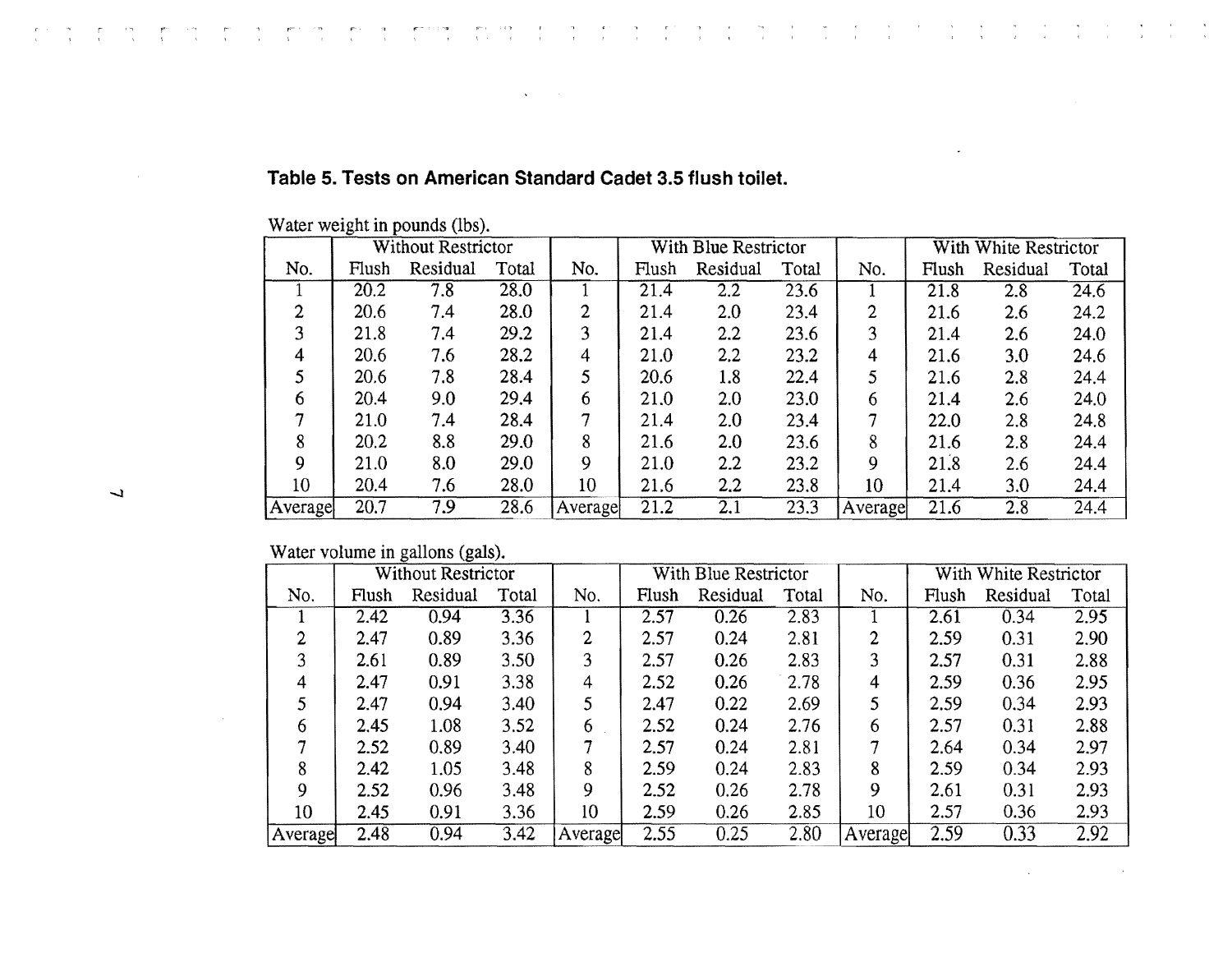|          |         |       | <b>Without Restrictor</b> |       |         |       | With Blue Restrictor |       |         |       | With White Restrictor |       |
|----------|---------|-------|---------------------------|-------|---------|-------|----------------------|-------|---------|-------|-----------------------|-------|
|          | No.     | Flush | Residual                  | Total | No.     | Flush | Residual             | Total | No.     | Flush | Residual              | Total |
|          |         | 20.6  | 7.0                       | 27.6  |         | 20.6  | 2.6                  | 23.2  |         | 21.2  | 2.8                   | 24.0  |
|          | ◠       | 20.8  | 6.6                       | 27.4  | ↑       | 20.8  | 2.2                  | 23.0  | າ<br>ı  | 22.0  | 3.0                   | 25.0  |
|          | 3       | 20.6  | 6.8                       | 27.4  | 3       | 20.6  | 2.6                  | 23.2  | 3       | 21.8  | 3.0                   | 24.8  |
|          | 4       | 20.8  | 6.8                       | 27.6  | 4       | 20.6  | 2.6                  | 23.2  | 4       | 21.6  | 3.0                   | 24.6  |
|          |         | 20.6  | 6.8                       | 27.4  |         | 20.6  | 2.6                  | 23.2  |         | 21.6  | 3.2                   | 24.8  |
|          | 6       | 20.4  | 7.0                       | 27.4  | 6       | 20.4  | 2.4                  | 22.8  | 6       | 21.8  | 3.0                   | 24.8  |
|          | ¬       | 20.2  | 7.0                       | 27.2  |         | 21.0  | 2.6                  | 23.6  | 7       | 21.8  | 3.2                   | 25.0  |
|          | 8       | 20.6  | 6.8                       | 27.4  | 8       | 21.2  | 2.6                  | 23.8  | 8       | 21.8  | 3.0                   | 24.8  |
| $\infty$ | 9       | 20.4  | 7.0                       | 27.4  | 9       | 21.0  | $2.2\phantom{0}$     | 23.2  | 9       | 21.4  | 3.2                   | 24.6  |
|          | 10      | 20.6  | 7.0                       | 27.6  | 10      | 20.6  | 2.4                  | 23.0  | 10      | 21.6  | 3.2                   | 24.8  |
|          | Average | 20.6  | 6.8                       | 27.4  | Average | 20.7  | 2.5                  | 23.2  | Average | 21.7  | 3.0                   | 24.7  |

 $\sim$ 

### **Table 6. Tests on Briggs model 4930 Conserver Tank flush toilet.**

ing the process of the process of the process of the process of the control of the control of the control of t<br>The process of the process of the control of the process of the control of the control of the process of the p

Water weight **in** pounds (lbs).

Water volume **in** gallons (gals).

|         |       | <b>Without Restrictor</b> |       |         |       | With Blue Restrictor |       |         |       | With White Restrictor |       |
|---------|-------|---------------------------|-------|---------|-------|----------------------|-------|---------|-------|-----------------------|-------|
| No.     | Flush | Residual                  | Total | No.     | Flush | Residual             | Total | No.     | Flush | Residual              | Total |
|         | 2.47  | 0.84                      | 3.31  |         | 2.47  | 0.31                 | 2.78  |         | 2.54  | 0.34                  | 2.88  |
| ↑       | 2.49  | 0.79                      | 3.28  | 2       | 2.49  | 0.26                 | 2.76  | 2       | 2.64  | 0.36                  | 3.00  |
| 3       | 2.47  | 0.82                      | 3.28  | 3       | 2.47  | 0.31                 | 2.78  | 3       | 2.61  | 0.36                  | 2.97  |
| 4       | 2.49  | 0.82                      | 3.31  | 4       | 2.47  | 0.31                 | 2.78  | 4       | 2.59  | 0.36                  | 2.95  |
|         | 2.47  | 0.82                      | 3.28  |         | 2.47  | 0.31                 | 2.78  | 5       | 2.59  | 0.38                  | 2.97  |
| 6       | 2.45  | 0.84                      | 3.28  | 6       | 2.45  | 0.29                 | 2.73  | 6       | 2.61  | 0.36                  | 2.97  |
|         | 2.42  | 0.84                      | 3.26  | 7       | 2.52  | 0.31                 | 2.83  |         | 2.61  | 0.38                  | 3.00  |
| 8       | 2.47  | 0.82                      | 3.28  | 8       | 2.54  | 0.31                 | 2.85  | 8       | 2.61  | 0.36                  | 2.97  |
| 9       | 2.45  | 0.84                      | 3.28  | 9       | 2.52  | 0.26                 | 2.78  | 9       | 2.57  | 0.38                  | 2.95  |
| 10      | 2.47  | 0.84                      | 3.31  | 10      | 2.47  | 0.29                 | 2.76  | 10      | 2.59  | 0.38                  | 2.97  |
| Average | 2.46  | 0.83                      | 3.29  | Average | 2.49  | 0.29                 | 2.78  | Average | 2.60  | 0.36                  | 2.96  |

 $\frac{1}{\sqrt{1-\lambda}}$  $\frac{1}{4}$   $\frac{1}{2}$  .  $\frac{1}{\sqrt{2}}$ 

 $\bar{r}$ 

 $\frac{1}{2}$ 

 $\mathbf{r}$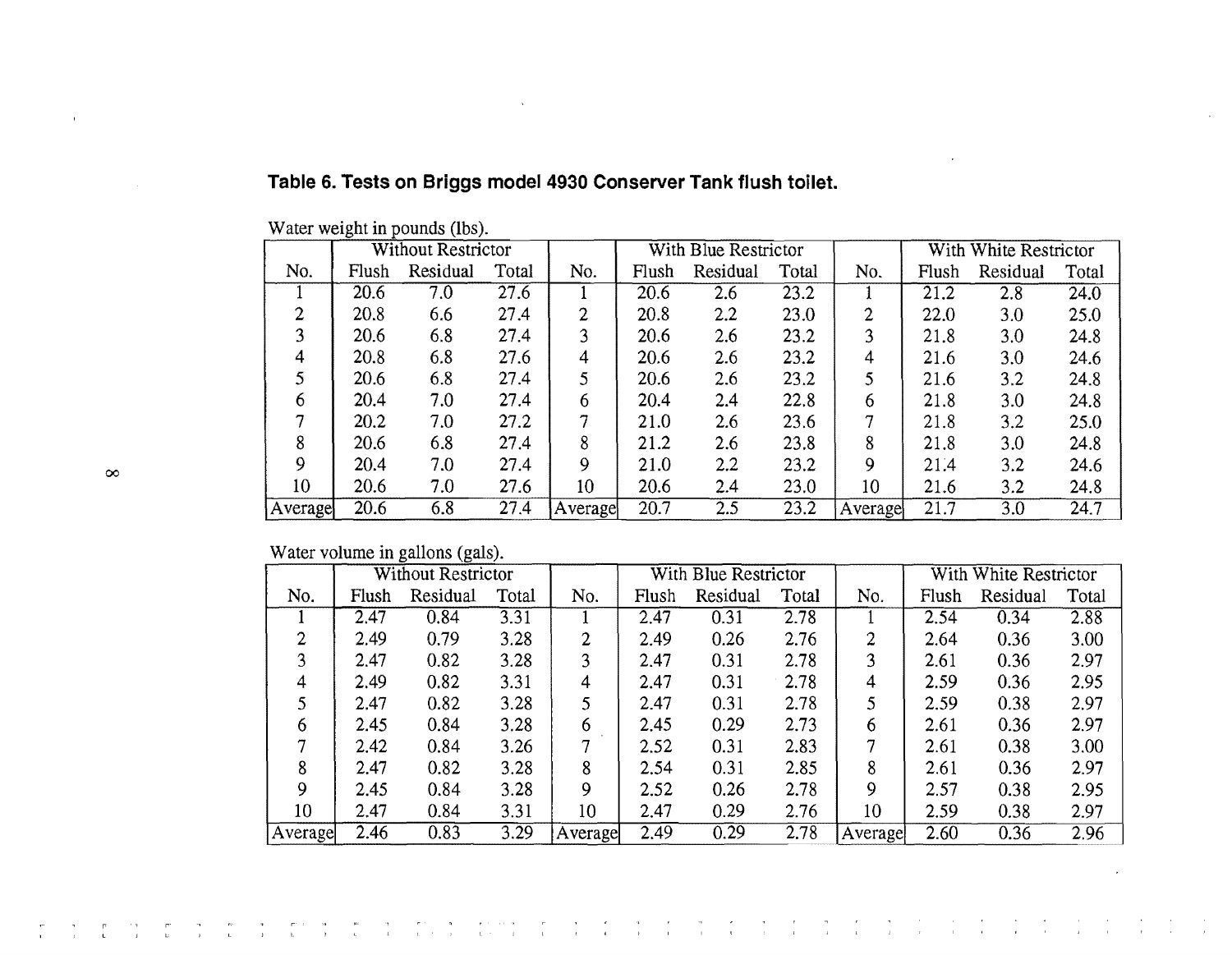|         |         |       | Without Restrictor |       |         |       | With Blue Restrictor |       |                |       | With White Restrictor |       |
|---------|---------|-------|--------------------|-------|---------|-------|----------------------|-------|----------------|-------|-----------------------|-------|
|         | No.     | Flush | Residual           | Total | No.     | Flush | Residual             | Total | No.            | Flush | Residual              | Total |
|         |         | 20.8  | 6.4                | 27.2  |         | 20.4  | 1.8                  | 22.2  |                | 20.0  | $2.\overline{2}$      | 22.2  |
|         | ↑       | 20.2  | 6.4                | 26.6  | 2       | 20.0  | 2.0                  | 22.0  | $\overline{2}$ | 21.4  | 2.6                   | 24.0  |
|         | 3       | 20.2  | 5.6                | 25.8  | 3       | 20.2  | 2.0                  | 22.2  | 3              | 20.4  | 2.6                   | 23.0  |
|         | 4       | 20.8  | 6.4                | 27.2  | 4       | 20.0  | 2.2                  | 22.2  | 4              | 20.4  | 2.6                   | 23.0  |
|         |         | 20.4  | 6.8                | 27.2  | 5       | 19.8  | 2.0                  | 21.8  |                | 21.2  | 2.4                   | 23.6  |
|         | 6       | 20.6  | 6.0                | 26.6  | 6       | 20.0  | 1.8                  | 21.8  | 6              | 21.2  | 2.6                   | 23.8  |
|         |         | 20.6  | 6.4                | 27.0  | 7       | 20.4  | 1.8                  | 22.2  | 7              | 21.2  | 2.6                   | 23.8  |
|         | 8       | 20.8  | 6.0                | 26.8  | 8       | 20.4  | 1.8                  | 22.2  | 8              | 20.6  | 2.8                   | 23.4  |
|         | 9       | 20.2  | 6.6                | 26.8  | 9       | 20.0  | 2.0                  | 22.0  | 9              | 21.0  | 2.8                   | 23.8  |
| $\circ$ | 10      | 20.4  | 6.4                | 26.8  | 10      | 19.8  | 2.0                  | 21.8  | 10             | 20.8  | 2.6                   | 23.4  |
|         | Average | 20.5  | 6.3                | 26.8  | Average | 20.1  | 1.9                  | 22.0  | Average        | 20.8  | 2.6                   | 23.4  |

 $\frac{1}{2}$ 

 $\sim$ 

 $\alpha$  ,  $\beta$ 

 $\frac{1}{\sqrt{2}}\sum_{i=1}^{n-1}\frac{1}{i} \left( \frac{1}{i} \sum_{j=1}^{n-1} \frac{1}{j} \right) \left( \frac{1}{i} \sum_{j=1}^{n-1} \frac{1}{j} \right)$ 

 $\sim$ 

 $\frac{1}{2}$  ,  $\frac{1}{2}$ 

 $\sim$  $\sim 10$   $\sim 10^{-1}$ 

 $\mathcal{L}_{\text{max}}$  and  $\mathcal{L}_{\text{max}}$  and  $\mathcal{L}_{\text{max}}$ 

 $\frac{1}{2}$ 

# Table 7. Tests on Crane Water Economy Tank 3-222 flush toilet.

 $\sim$   $\sigma$ 

 $\frac{1}{\sqrt{2}}$ 

 $\mathcal{F}_{\mathcal{D}}$  .

 $\mathcal{A}^{\text{c}}$  , where  $\mathcal{A}^{\text{c}}$ 

Water weight in pounds (lbs).

re de la companion de la companion de la companion de la primera de la provincia de l'americana la campa compa<br>La provincia del Companion de la companion de la companion de la companion de la companion de la companion de

Water volume in gallons (gals).

|         |       | Without Restrictor |       |         |       | With Blue Restrictor |       |         |       | With White Restrictor |       |
|---------|-------|--------------------|-------|---------|-------|----------------------|-------|---------|-------|-----------------------|-------|
| No.     | Flush | Residual           | Total | No.     | Flush | Residual             | Total | No.     | Flush | Residual              | Total |
|         | 2.49  | 0.77               | 3.26  |         | 2.45  | 0.22                 | 2.66  |         | 2.40  | 0.26                  | 2.66  |
| 2       | 2.42  | 0.77               | 3.19  | 2       | 2.40  | 0.24                 | 2.64  |         | 2.57  | 0.31                  | 2.88  |
| 3       | 2.42  | 0.67               | 3.09  | 3       | 2.42  | 0.24                 | 2.66  | 3       | 2.45  | 0.31                  | 2.76  |
| 4       | 2.49  | 0.77               | 3.26  | 4       | 2.40  | 0.26                 | 2.66  | 4       | 2.45  | 0.31                  | 2.76  |
|         | 2.45  | 0.82               | 3.26  | 5       | 2.37  | 0.24                 | 2.61  |         | 2.54  | 0.29                  | 2.83  |
| 6       | 2.47  | 0.72               | 3.19  | 6       | 2.40  | 0.22                 | 2.61  | 6       | 2.54  | 0.31                  | 2.85  |
|         | 2.47  | 0.77               | 3.24  | 7       | 2.45  | 0.22                 | 2.66  |         | 2.54  | 0.31                  | 2.85  |
| 8       | 2.49  | 0.72               | 3.21  | 8       | 2.45  | 0.22                 | 2.66  | 8       | 2.47  | 0.34                  | 2.81  |
| 9       | 2.42  | 0.79               | 3.21  | 9       | 2.40  | 0.24                 | 2.64  | 9       | 2.52  | 0.34                  | 2.85  |
| 10      | 2.45  | 0.77               | 3.21  | 10      | 2.37  | 0.24                 | 2.61  | 10      | 2.49  | 0.31                  | 2.81  |
| Average | 2.46  | 0.75               | 3.21  | Average | 2.41  | 0.23                 | 2.64  | Average | 2.50  | 0.31                  | 2.81  |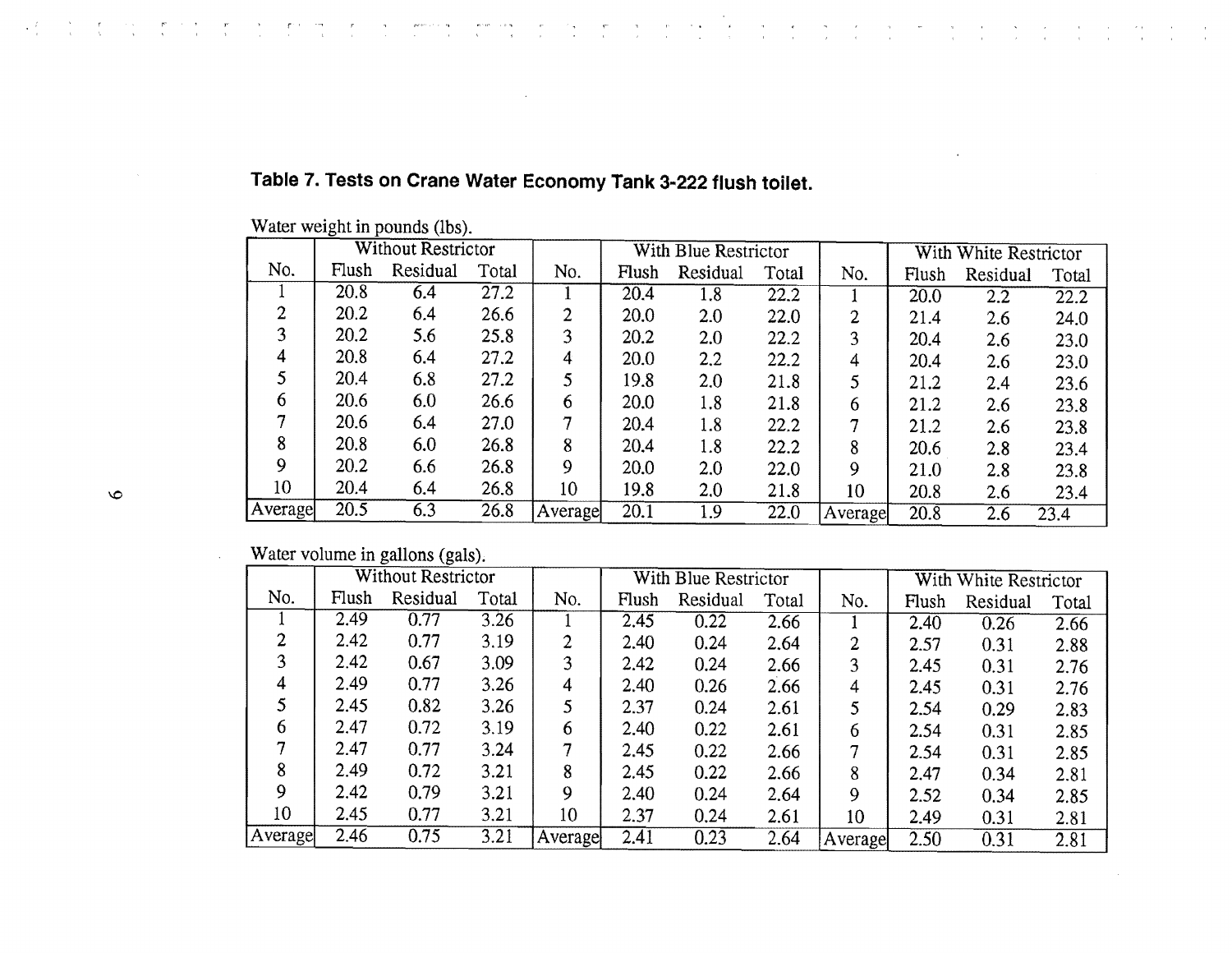|         |       | <b>Without Restrictor</b> |       |         |       | With Blue Restrictor |       |         |       | With White Restrictor |                   |
|---------|-------|---------------------------|-------|---------|-------|----------------------|-------|---------|-------|-----------------------|-------------------|
| No.     | Flush | Residual                  | Total | No.     | Flush | Residual             | Total | No.     | Flush | Residual              | Total             |
|         | 17.2  | 6.0                       | 23.2  |         | 17.0  | 2.6                  | 19.6  |         | 19.2  | 2.4                   | 21.6              |
| 2       | 18.0  | 6.0                       | 24.0  | 2       | 16.2  | 2.2                  | 18.4  | 2       | 18.2  | 2.4                   | 20.6              |
| 3       | 16.8  | 5.6                       | 22.4  | 3       | 17.2  | 2.6                  | 19.8  | 3       | 16.6  | $2.2\,$               | 18.8              |
| 4       | 17.4  | 6.0                       | 23.4  | 4       | 16.8  | 2.4                  | 19.2  | 4       | 18.6  | 2.4                   | 21.0              |
| 5       | 17.6  | 6.2                       | 23.8  |         | 16.8  | 2.4                  | 19.2  | 5       | 18.8  | 2.4                   | 21.2              |
| 6       | 16.8  | 5.4                       | 22.2  | 6       | 17.0  | 2.4                  | 19.4  | 6       | 18.2  | 2.6                   | 20.8              |
|         | 16.8  | 6.0                       | 22.8  | 7       | 16.2  | 2.4                  | 18.6  |         | 18.2  | $2.2\,$               | 20.4              |
| 8       | 18.0  | 6.2                       | 24.2  | 8       | 17.8  | 2.4                  | 20.2  | 8       | 18.0  | 2.6                   | 20.6              |
| 9       | 17.0  | 6.0                       | 23.0  | 9       | 16.8  | 2.2                  | 19.0  | Q       | 18.4  | 2.4                   | 20.8              |
| 10      | 17.8  | 6.4                       | 24.2  | 10      | 16.4  | 2.2                  | 18.6  | 10      | 17.0  | 2.4                   | 19.4              |
| Average | 17.3  | 6.0                       | 23.3  | Average | 16.8  | 2.4                  | 19.2  | Average | 18.1  | 2.4                   | $\overline{20.5}$ |

#### **Table 8. Tests on Kohler 4S19-A-O-47 Water Gard Tank flush toilet.**

 $\mathcal{L}^{\mathcal{L}}(\mathcal{L}^{\mathcal{L}})$  and  $\mathcal{L}^{\mathcal{L}}(\mathcal{L}^{\mathcal{L}})$  and  $\mathcal{L}^{\mathcal{L}}(\mathcal{L}^{\mathcal{L}})$ 

 $\sim$ 

 $\sqrt{1-\lambda}$ 

 $\mathcal{L}^{\mathcal{L}}$  and  $\mathcal{L}^{\mathcal{L}}$  and  $\mathcal{L}^{\mathcal{L}}$  and  $\mathcal{L}^{\mathcal{L}}$ 

Water weight in pounds (lbs).

 $\sim 10^{-1}$ 

Water volume in gallons (gals).

|         |       | <b>Without Restrictor</b> |       |         |       | With Blue Restrictor |       |         |       | With White Restrictor |       |
|---------|-------|---------------------------|-------|---------|-------|----------------------|-------|---------|-------|-----------------------|-------|
| No.     | Flush | Residual                  | Total | No.     | Flush | Residual             | Total | No.     | Flush | Residual              | Total |
|         | 2.06  | 0.72                      | 2.78  |         | 2.04  | 0.31                 | 2.35  |         | 2.30  | 0.29                  | 2.59  |
| 2       | 2.16  | 0.72                      | 2.88  | 2       | 1.94  | 0.26                 | 2.21  | 2       | 2.18  | 0.29                  | 2.47  |
| 3       | 2.01  | 0.67                      | 2.69  | 3       | 2.06  | 0.31                 | 2.37  |         | 1.99  | 0.26                  | 2.25  |
| 4       | 2.09  | 0.72                      | 2.81  | 4       | 2.01  | 0.29                 | 2.30  | 4       | 2.23  | 0.29                  | 2.52  |
|         | 2.11  | 0.74                      | 2.85  |         | 2.01  | 0.29                 | 2.30  |         | 2.25  | 0.29                  | 2.54  |
| 6       | 2.01  | 0.65                      | 2.66  | 6       | 2.04  | 0.29                 | 2.33  | 6       | 2.18  | 0.31                  | 2.49  |
|         | 2.01  | 0.72                      | 2.73  | 7       | 1.94  | 0.29                 | 2.23  |         | 2.18  | 0.26                  | 2.45  |
| 8       | 2.16  | 0.74                      | 2.90  | 8       | 2.13  | 0.29                 | 2.42  | 8       | 2.16  | 0.31                  | 2.47  |
| 9       | 2.04  | 0.72                      | 2.76  | 9       | 2.01  | 0.26                 | 2.28  | 9       | 2.21  | 0.29                  | 2.49  |
| 10      | 2.13  | 0.77                      | 2.90  | 10      | 1.97  | 0.26                 | 2.23  | 10      | 2.04  | 0.29                  | 2.33  |
| Average | 2.08  | 0.72                      | 2.80  | Average | 2.02  | 0.28                 | 2.30  | Average | 2.17  | 0.29                  | 2.46  |

 $\label{eq:2.1} \frac{d\mathbf{r}}{d\mathbf{r}} = \frac{d\mathbf{r}}{d\mathbf{r}} = \frac{d\mathbf{r}}{d\mathbf{r}} = \frac{d\mathbf{r}}{d\mathbf{r}} = \frac{d\mathbf{r}}{d\mathbf{r}} = \frac{d\mathbf{r}}{d\mathbf{r}} = \frac{d\mathbf{r}}{d\mathbf{r}}$ 

 $\sim 10^{-10}$ 

 $\sim 10^6$ 

 $\overline{\sigma}$ 

r (

 $\frac{1}{4}$  .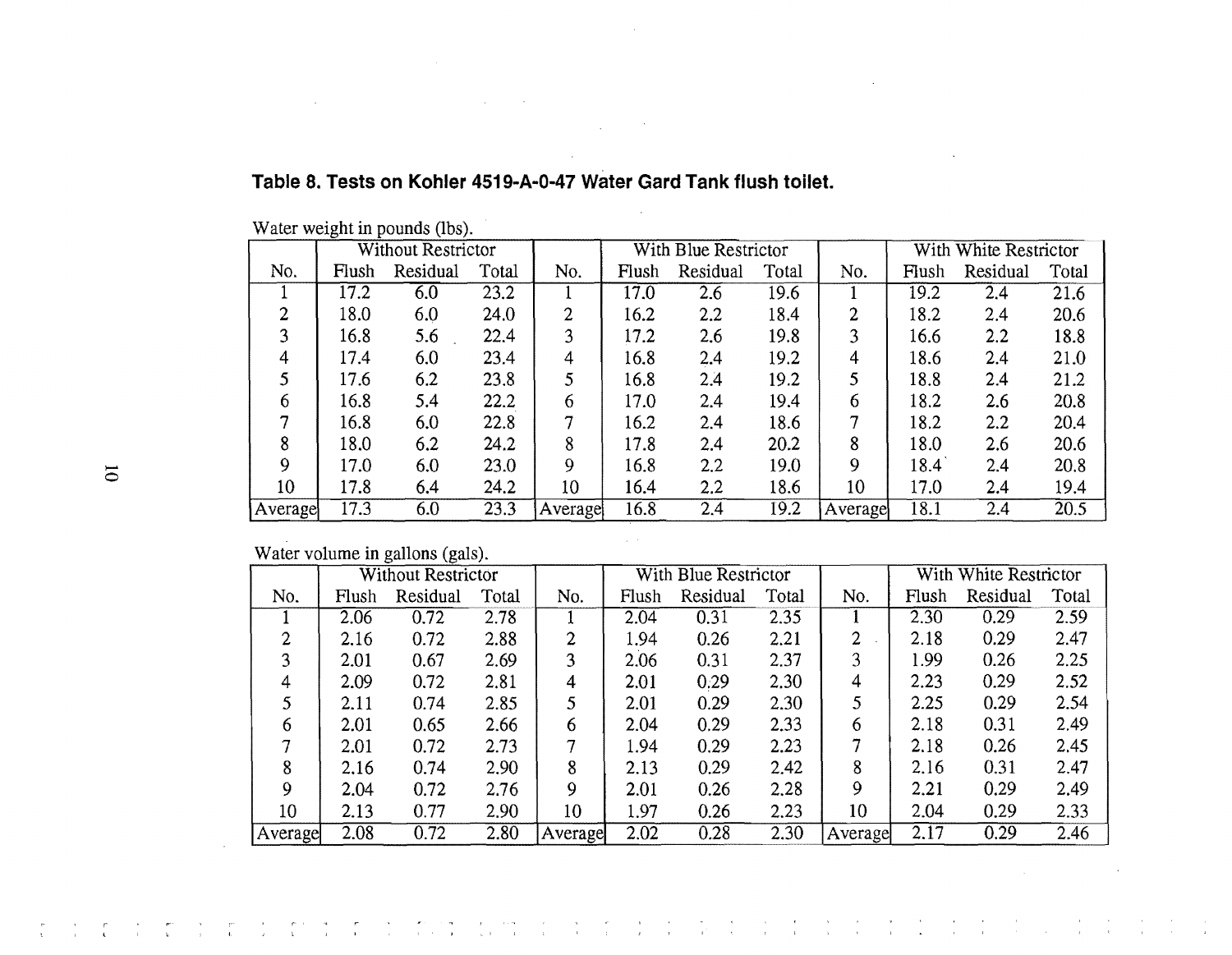|         | <b>Without Restrictor</b> |          |       |         |       | With Blue Restrictor |       |         |       | With White Restrictor |       |
|---------|---------------------------|----------|-------|---------|-------|----------------------|-------|---------|-------|-----------------------|-------|
| No.     | Flush                     | Residual | Total | No.     | Flush | Residual             | Total | No.     | Flush | Residual              | Total |
|         | 17.6                      | 5.4      | 23.0  |         | 16.6  | 2.2                  | 18.8  |         | 17.2  | 2.2                   | 19.4  |
| 2       | 17.0                      | 5.2      | 22.2  | 2       | 16.6  | 2.2                  | 18.8  | 2       | 17.2  | $2.2\,$               | 19.4  |
| 3       | 17.4                      | 5.4      | 22.8  | 3       | 17.0  | $2.2\,$              | 19.2  | 3       | 17.2  | 2.4                   | 19.6  |
| 4       | 17.4                      | 5.2      | 22.6  | 4       | 16.0  | 2.4                  | 18.4  | 4       | 17.2  | 2.4                   | 19.6  |
|         | 17.2                      | 5.4      | 22.6  | 5       | 17.0  | 2.4                  | 19.4  | 5       | 17.0  | 2.6                   | 19.6  |
| 6       | 18.0                      | 5.8      | 23.8  | 6       | 17.0  | $2.2\,$              | 19.2  | 6       | 17.4  | 2.4                   | 19.8  |
|         | 17.2                      | 5.4      | 22.6  |         | 17.0  | 2.4                  | 19.4  | 7       | 18.6  | 2.6                   | 21.2  |
| 8       | 17.2                      | 5.6      | 22.8  | 8       | 17.0  | 2.2                  | 19.2  | 8       | 18.0  | 2.4                   | 20.4  |
| 9       | 17.6                      | 5.2      | 22.8  | 9       | 17.2  | 2,2                  | 19.4  | 9       | 17.8  | 2.4                   | 20.2  |
| 10      | 17.4                      | 5.4      | 22.8  | 10      | 17.0  | 2.6                  | 19.6  | 10      | 18.2  | 2.4                   | 20.6  |
| Average | 17.4                      | 5.4      | 22.8  | Average | 16.8  | 2.3                  | 19.1  | Average | 17.6  | 2.4                   | 20.0  |

 $\frac{1}{2}$  ,  $\frac{1}{2}$ 

 $\frac{1}{\sqrt{2}}$  $\frac{1}{2}$  ,  $\frac{1}{2}$   $\frac{1}{\sqrt{2}}$ 

 $\frac{1}{\sqrt{2}}$ 

 $\mathcal{L}^{\mathcal{L}}$  $\frac{1}{\sqrt{2}}$   $\frac{1}{2}$ 

 $\label{eq:2} \frac{1}{2} \left( \frac{1}{2} \frac{1}{2} \right) \left( \frac{1}{2} \right) \left( \frac{1}{2} \right) \left( \frac{1}{2} \right)$ 

 $\frac{1}{\sqrt{2}}$ 

 $\frac{1}{2}$ 

 $\frac{1}{2}$ 

### **Table 9. Tests on Chinaware-Promo UL-477 EAP flush toilet.**

ing personal and the product of the second state of the second state of the second state of the second state o<br>The second state of the second state of the second state of the second state of the second state of the second

Water weight in pounds (lbs).

Water volume in gallons (gals).

|         |       | <b>Without Restrictor</b> |       |         |       | With Blue Restrictor |       |         |       | With White Restrictor |       |
|---------|-------|---------------------------|-------|---------|-------|----------------------|-------|---------|-------|-----------------------|-------|
| No.     | Flush | Residual                  | Total | No.     | Flush | Residual             | Total | No.     | Flush | Residual              | Total |
|         | 2.11  | 0.65                      | 2.76  |         | 1.99  | 0.26                 | 2.25  |         | 2.06  | 0.26                  | 2.33  |
| ↑       | 2.04  | 0.62                      | 2.66  | 2       | 1.99  | 0.26                 | 2.25  | 2       | 2.06  | 0.26                  | 2.33  |
| 3       | 2.09  | 0.65                      | 2.73  | 3       | 2.04  | 0.26                 | 2.30  | 3       | 2.06  | 0.29                  | 2.35  |
| 4       | 2.09  | 0.62                      | 2.71  | 4       | 1.92  | 0.29                 | 2.21  | 4       | 2.06  | 0.29                  | 2.35  |
| 5       | 2.06  | 0.65                      | 2.71  | 5       | 2.04  | 0.29                 | 2.33  | 5       | 2.04  | 0.31                  | 2.35  |
| 6       | 2.16  | 0.70                      | 2.85  | 6       | 2.04  | 0.26                 | 2.30  | 6       | 2.09  | 0.29                  | 2.37  |
|         | 2.06  | 0.65                      | 2.71  | 7       | 2.04  | 0.29                 | 2.33  |         | 2.23  | 0.31                  | 2.54  |
| 8       | 2.06  | 0.67                      | 2.73  | 8       | 2.04  | 0.26                 | 2.30  | 8       | 2.16  | 0.29                  | 2.45  |
| 9       | 2.11  | 0.62                      | 2.73  | 9       | 2.06  | 0.26                 | 2.33  | 9       | 2.13  | 0.29                  | 2.42  |
| 10      | 2.09  | 0.65                      | 2.73  | 10      | 2.04  | 0.31                 | 2.35  | 10      | 2.18  | 0.29                  | 2.47  |
| Average | 2.09  | 0.64                      | 2.73  | Average | 2.02  | 0.27                 | 2.29  | Average | 2.11  | 0.29                  | 2.40  |

 $\mathbf{I}$ 

r'i mandritry de la provincia de la provincia de la provincia de la provincia de la provincia de la provincia <br>La provincia de la provincia de la provincia de la provincia de la provincia de la provincia de la provincia d

 $\bar{\phantom{a}}$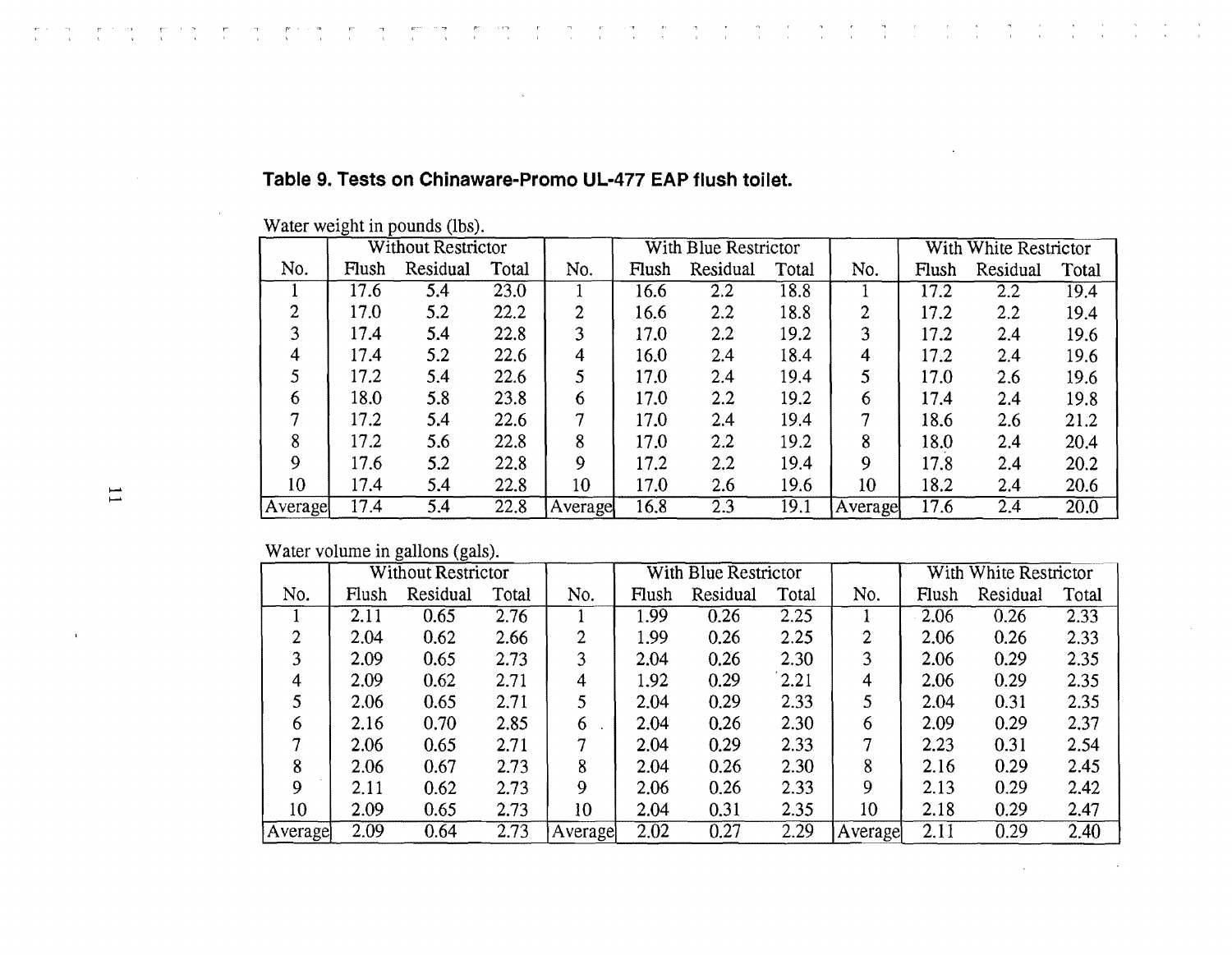|         |       | <b>Without Restrictor</b> |       |                |       | With Blue Restrictor |       |         |       | With White Restrictor |       |
|---------|-------|---------------------------|-------|----------------|-------|----------------------|-------|---------|-------|-----------------------|-------|
| No.     | Flush | Residual                  | Total | No.            | Flush | Residual             | Total | No.     | Flush | Residual              | Total |
|         | 16.2  | 5.8                       | 22.0  |                | 15.6  | 1.8                  | 17.4  |         | 15.4  | 2.2                   | 17.6  |
| 2       | 16.2  | 5.8                       | 22.0  | $\overline{2}$ | 16.2  | 1.8                  | 18.0  | 2       | 16.2  | 2.0                   | 18.2  |
| 3       | 16.2  | 5.4                       | 21.6  | 3              | 15.8  | 2.2                  | 18.0  | 3       | 16.0  | 2.0                   | 18.0  |
| 4       | 16.0  | 5.4                       | 21.4  | 4              | 15.8  | 2.0                  | 17.8  | 4       | 15.6  | 2.0                   | 17.6  |
|         | 15.8  | 5.6                       | 21.4  | 5              | 16.2  | 2.0                  | 18.2  |         | 15.8  | 2.2                   | 18.0  |
| 6       | 16.2  | 5.2                       | 21.4  | 6              | 16.0  | 2.0                  | 18.0  | 6       | 15.8  | 2.4                   | 18.2  |
|         | 16.2  | 5.4                       | 21.6  | IJ             | 15.8  | 1.8                  | 17.6  | 7       | 15.4  | 2.0                   | 17.4  |
| 8       | 16.0  | 5.6                       | 21.6  | 8              | 15.8  | 1.8                  | 17.6  | 8       | 15.2  | 2.2                   | 17.4  |
| Q       | 16.0  | 5.4                       | 21.4  | 9              | 15.8  | 1.8                  | 17.6  | 9       | 16.0  | 2.2                   | 18.2  |
| 10      | 16.4  | 5.6                       | 22.0  | 10             | 15.8  | 2.2                  | 18.0  | 10      | 16.0  | 2,2                   | 18.2  |
| Average | 16.1  | 5.5                       | 21.6  | Average        | 15.9  | 1.9                  | 17.8  | Average | 15.7  | 2.2                   | 17.9  |
|         |       |                           |       |                |       |                      |       |         |       |                       |       |

#### **Table 10. Tests on lamosa Ambassador model #GAM USA flush toilet.**

 $\mathcal{F}^{\text{max}}_{\text{max}}$ 

Water weight **in** pounds (lbs).

Water volume in gallons (gals).

|         |       | <b>Without Restrictor</b> |       |         |       | With Blue Restrictor |       |         |       | With White Restrictor |       |
|---------|-------|---------------------------|-------|---------|-------|----------------------|-------|---------|-------|-----------------------|-------|
| No.     | Flush | Residual                  | Total | No.     | Flush | Residual             | Total | No.     | Flush | Residual              | Total |
|         | 1.94  | 0.70                      | 2.64  |         | 1.87  | 0.22                 | 2.09  |         | 1.85  | 0.26                  | 2.11  |
| ◠       | 1.94  | 0.70                      | 2.64  | 2       | 1.94  | 0.22                 | 2.16  | 2       | 1.94  | 0.24                  | 2.18  |
| ٩       | 1.94  | 0.65                      | 2.59  | 3       | 1.89  | 0.26                 | 2.16  | ٦       | 1.92  | 0.24                  | 2.16  |
| 4       | 1.92  | 0.65                      | 2.57  | 4       | 1.89  | 0.24                 | 2.13  | 4       | 1.87  | 0.24                  | 2.11  |
|         | 1.89  | 0.67                      | 2.57  | 5       | 1.94  | 0.24                 | 2.18  | 5       | 1.89  | 0.26                  | 2.16  |
| 6       | 1.94  | 0.62                      | 2.57  | 6       | 1.92  | 0.24                 | 2.16  | 6       | 1.89  | 0.29                  | 2.18  |
|         | l.94  | 0.65                      | 2.59  |         | 1.89  | 0.22                 | 2.11  |         | 1.85  | 0.24                  | 2.09  |
| 8       | 1.92  | 0.67                      | 2.59  | 8       | 1.89  | 0.22                 | 2.11  | 8       | 1.82  | 0.26                  | 2.09  |
| g       | 1.92  | 0.65                      | 2.57  | 9       | 1.89  | 0.22                 | 2.11  | Q       | 1.92  | 0.26                  | 2.18  |
| 10      | 1.97  | 0.67                      | 2.64  | 10      | 1.89  | 0.26                 | 2.16  | 10      | 1.92  | 0.26                  | 2.18  |
| Average | 1.93  | 0.66                      | 2.59  | Average | 1.90  | 0.24                 | 2.14  | Average | 1.89  | 0.25                  | 2.14  |

 $\frac{1}{2}$  ,  $\frac{1}{2}$  ,  $\frac{1}{2}$  ,  $\frac{1}{2}$ 

 $\frac{1}{\sqrt{2}}\left(\frac{1}{\sqrt{2}}\right)^{2}$  ,  $\frac{1}{\sqrt{2}}\left(\frac{1}{\sqrt{2}}\right)$ 

 $\frac{1}{2}$  ,  $\frac{1}{2}$ 

 $\frac{1}{2}$  ,  $\frac{1}{2}$  ,  $\frac{1}{2}$  ,  $\frac{1}{2}$  ,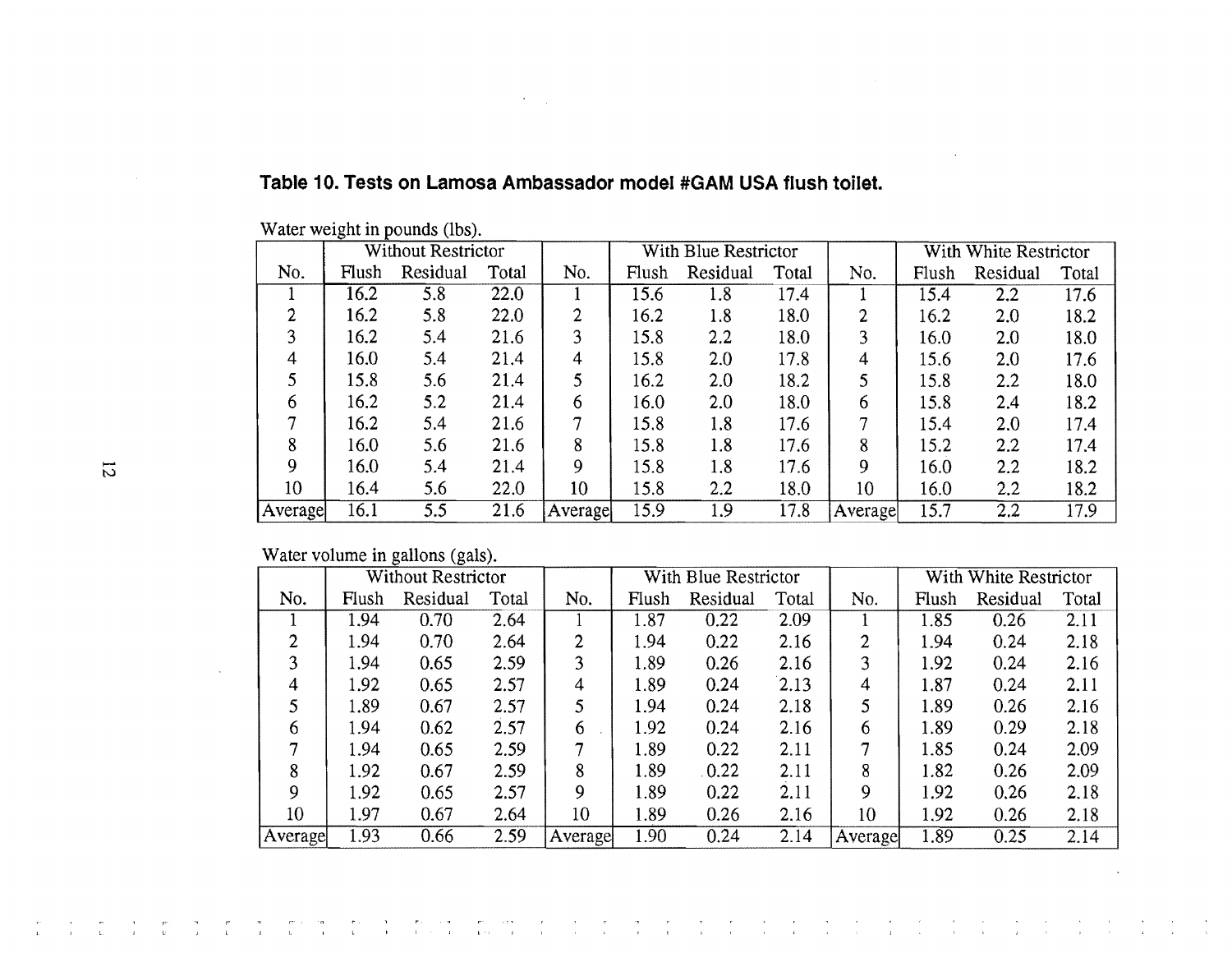## **Table 11. Summary of average water use in ten different toilet tanks, with and without flow restrictors.**

|                            |      | <b>Without Restrictor</b><br>Flush Residual Total |      |      | With Blue Restrictor |      |      | With White Restrictor |      |      | Water saved |      | % water saved |
|----------------------------|------|---------------------------------------------------|------|------|----------------------|------|------|-----------------------|------|------|-------------|------|---------------|
| Product                    |      |                                                   |      |      | Flush Residual Total |      |      | Flush Residual Total  |      | Blue | White       | Blue | White         |
| Kohler 5 gallon            | 34.3 | 5.7                                               | 40.0 | 35.2 | 2.2                  | 37.4 | 34.6 | 2.7                   | 37.3 | 2.6  | 2.7         | 6.5  | 6.8           |
| American Standard 5 gallon | 31.7 | 4.7                                               | 36.4 | 31.3 | 2,2                  | 33.5 | 32.4 | 2.2                   | 34.6 | 2.9  | 1.8         | 8.0  | 4.9           |
| Artesian model C-4850      | 23.6 | 6.7                                               | 30.3 | 23.1 | 2.2                  | 25.3 | 23.4 | 2.8                   | 26.2 | 5.0  | 4.1         | 16.5 | 13.5          |
| Ambassador model R01       | 21.4 | 7.9                                               | 29.3 | 21.8 | 2.9                  | 24.7 | 21.1 | 3.0                   | 24.1 | 4.6  | 5.2         | 15.7 | 17.7          |
| American Standard Cadet    | 20.7 | 7.9                                               | 28.6 | 21.2 | 2.1                  | 23.3 | 21.6 | 2.8                   | 24.4 | 5.3  | 4.2         | 18.5 | 14.7          |
| Briggs model 4930          | 20.6 | 6.8                                               | 27.4 | 20.7 | 2.5                  | 23.2 | 21.7 | 3.0                   | 24.7 | 4.2  | 2.7         | 15.3 | 9.9           |
| Crane Water Economy Tank   | 20.5 | 6.3                                               | 26.8 | 20.1 | 1.9                  | 22.0 | 20.8 | 2.6                   | 23.4 | 4.8  | 3.4         | 17.9 | 12.7          |
| Kohler Water Gard Tank     | 17.3 | 6.0                                               | 23.3 | 16.8 | 2.4                  | 19.2 | 18.1 | 2.4                   | 20.5 | 4.1  | 2.8         | 17.6 | 12.0          |
| Chinaware-Promo            | 17.4 | 5.4                                               | 22.8 | 16.8 | 2.3                  | 19.1 | 17.6 | 2.4                   | 20.0 | 3.7  | 2.8         | 16.2 | 12.3          |
| Lamosa #GAM USA            | 16.1 | 5.5                                               | 21.6 | 15.9 | 1.9                  | 17.8 | 15.7 | 2.2                   | 17.9 | 3.8  | 3.7         | 17.6 | 17.1          |

Water weight in pounds (lbs).

Water volume in gallons (gals).

| ັ<br>$\sim$                | <b>Without Restrictor</b> |          |       | With Blue Restrictor |          |       | With White Restrictor |          |       | Water saved |       | % water saved |       |
|----------------------------|---------------------------|----------|-------|----------------------|----------|-------|-----------------------|----------|-------|-------------|-------|---------------|-------|
| Product                    | Flush                     | Residual | Total | Flush                | Residual | Total | Flush                 | Residual | Total | Blue        | White | Blue          | White |
| Kohler 5 gallon            | 4.11                      | 0.69     | 4.80  | 4.22                 | 0.27     | 4.49  | 4.15                  | 0.32     | 4.47  | 0.31        | 0.33  | 6.5           | 6.8   |
| American Standard 5 gallon | 3.80                      | 0.57     | 4.37  | 3.76                 | 0.25     | 4.01  | 3.88                  | 0.27     | 4.15  | 0.36        | 0.22  | 8.0           | 4.9   |
| Artesian model C-4850      | 2.82                      | 0.81     | 3.63  | 2.77                 | 0.27     | 3.04  | 2.80                  | 0.34     | 3.14  | 0.59        | 0.49  | 16.5          | 13.5  |
| Ambassador model R01       | 2.56                      | 0.96     | 3.52  | 2.61                 | 0.36     | 2.97  | 2.53                  | 0.36     | 2.89  | 0.55        | 0.63  | 15.7          | 17.7  |
| American Standard Cadet    | 2.48                      | 0.94     | 3.42  | 2.55                 | 0.25     | 2.80  | 2.59                  | 0.33     | 2.92  | 0.62        | 0.50  | 18.5          | 14.7  |
| Briggs model 4930          | 2.46                      | 0.83     | 3.29  | 2.49                 | 0.29     | 2.78  | 2.60                  | 0.36     | 2.96  | 0.51        | 0.33  | 15.3          | 9.9   |
| Crane Water Economy Tank   | 2.46                      | 0.76     | 3.21  | 2.41                 | 0.23     | 2.64  | 2.50                  | 0.31     | 2.81  | 0.58        | 0.41  | 17.9          | 12.7  |
| Kohler Water Gard Tank     | 2.08                      | 0.72     | 2.80  | 2.02                 | 0.28     | 2.30  | 2.17                  | 0.29     | 2.46  | 0.50        | 0.34  | 17.6          | 12.0  |
| Chinaware-Promo            | 2.09                      | 0.64     | 2.73  | 2.02                 | 0.27     | 2.29  | 2.11                  | 0.29     | 2.40  | 0.44        | 0.33  | 16.2          | 12.3  |
| Lamosa #GAM USA            | l.93                      | 0.66     | 2.59  | .90                  | 0.24     | 2.14  | .89                   | 0.25     | 2.14  | 0.45        | 0.45  | 17.6          | 17.1  |

w.J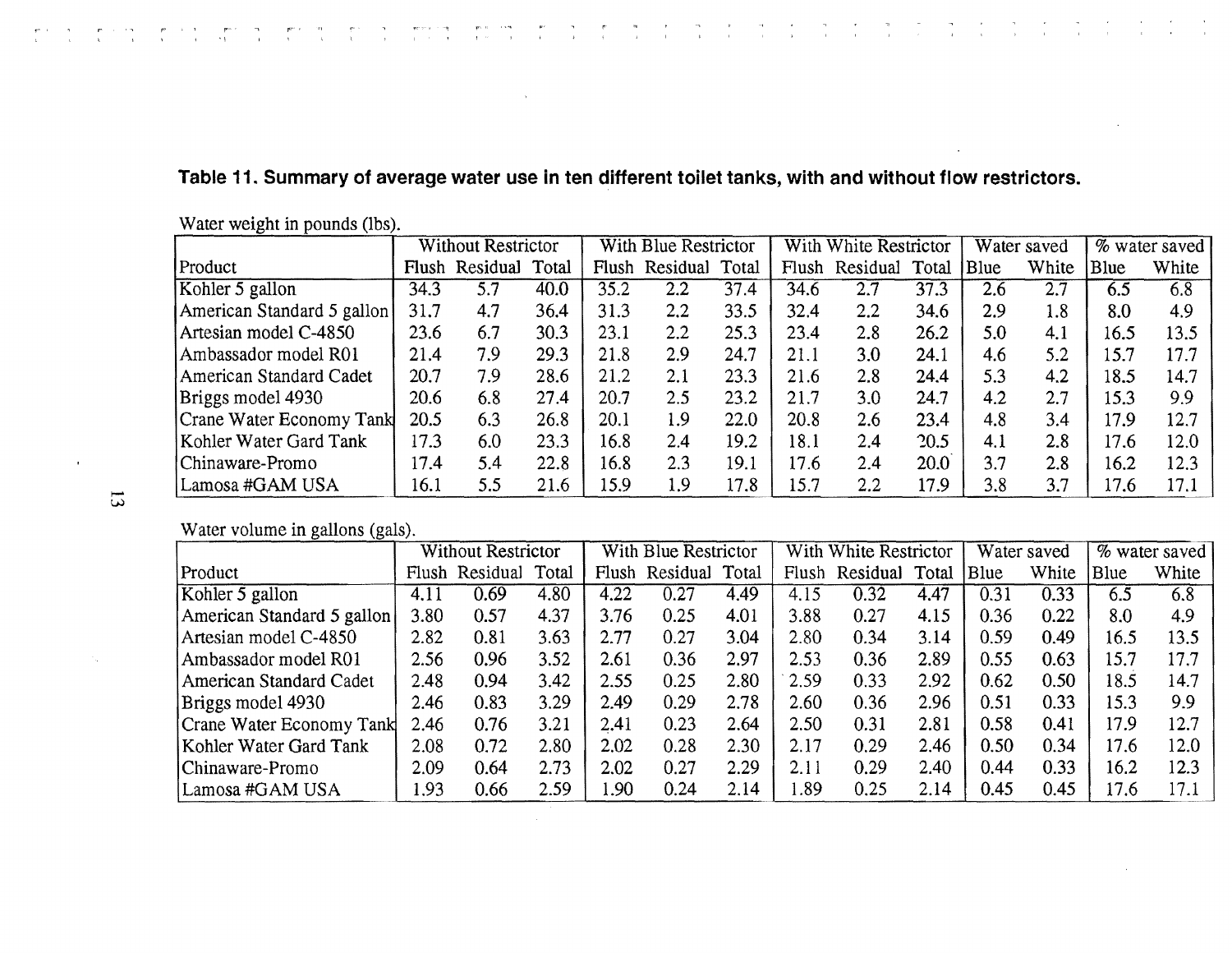







Flush water volume (gals)

Èш

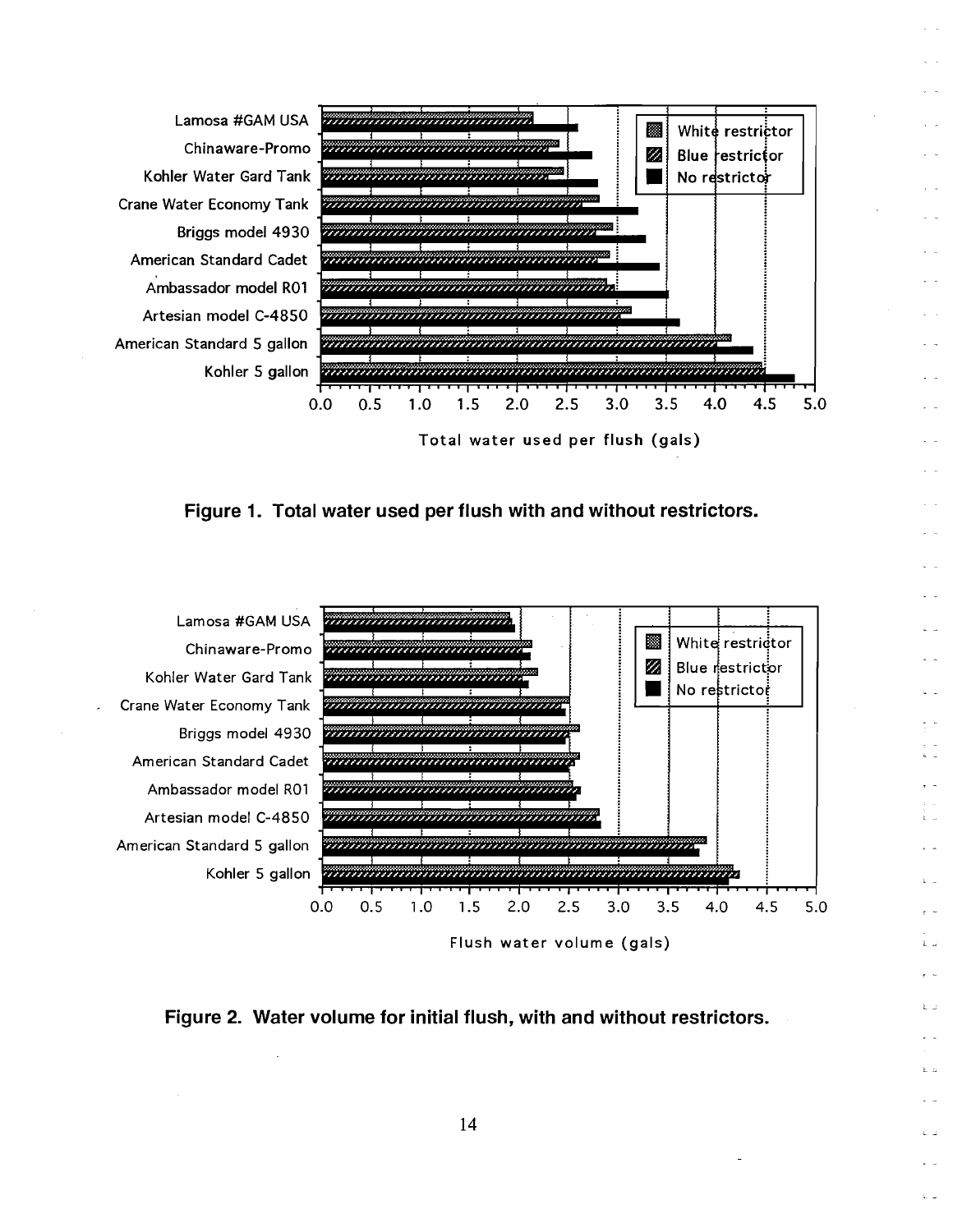

**Figure 3. Overflow water volume with and without restrictors.** 



 $L =$ 

l \_

Total water saved per **flush** (gals)

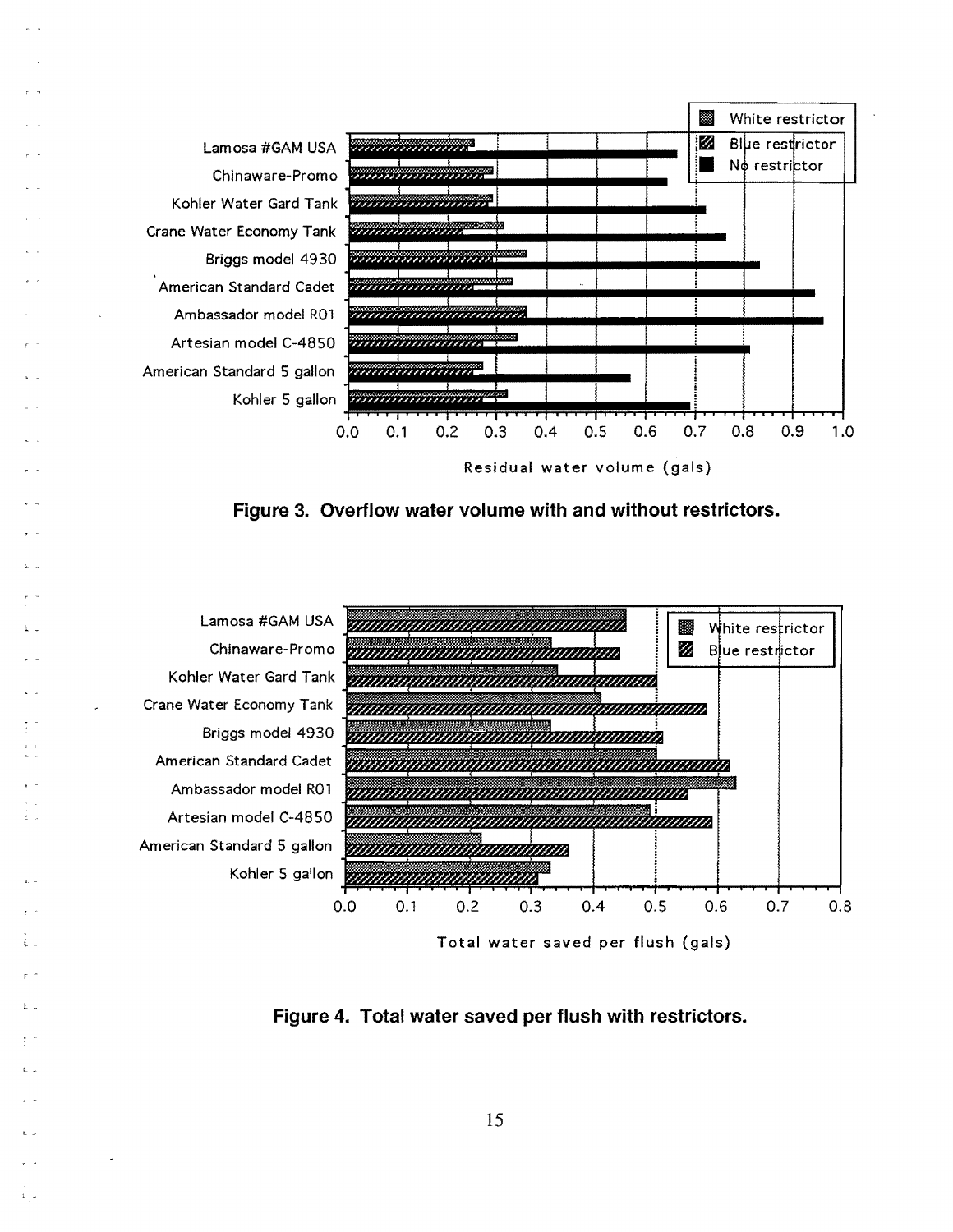

, -

 $l =$ 

£ц

Figure 5. Percentage of total water saved per flush with restrictors.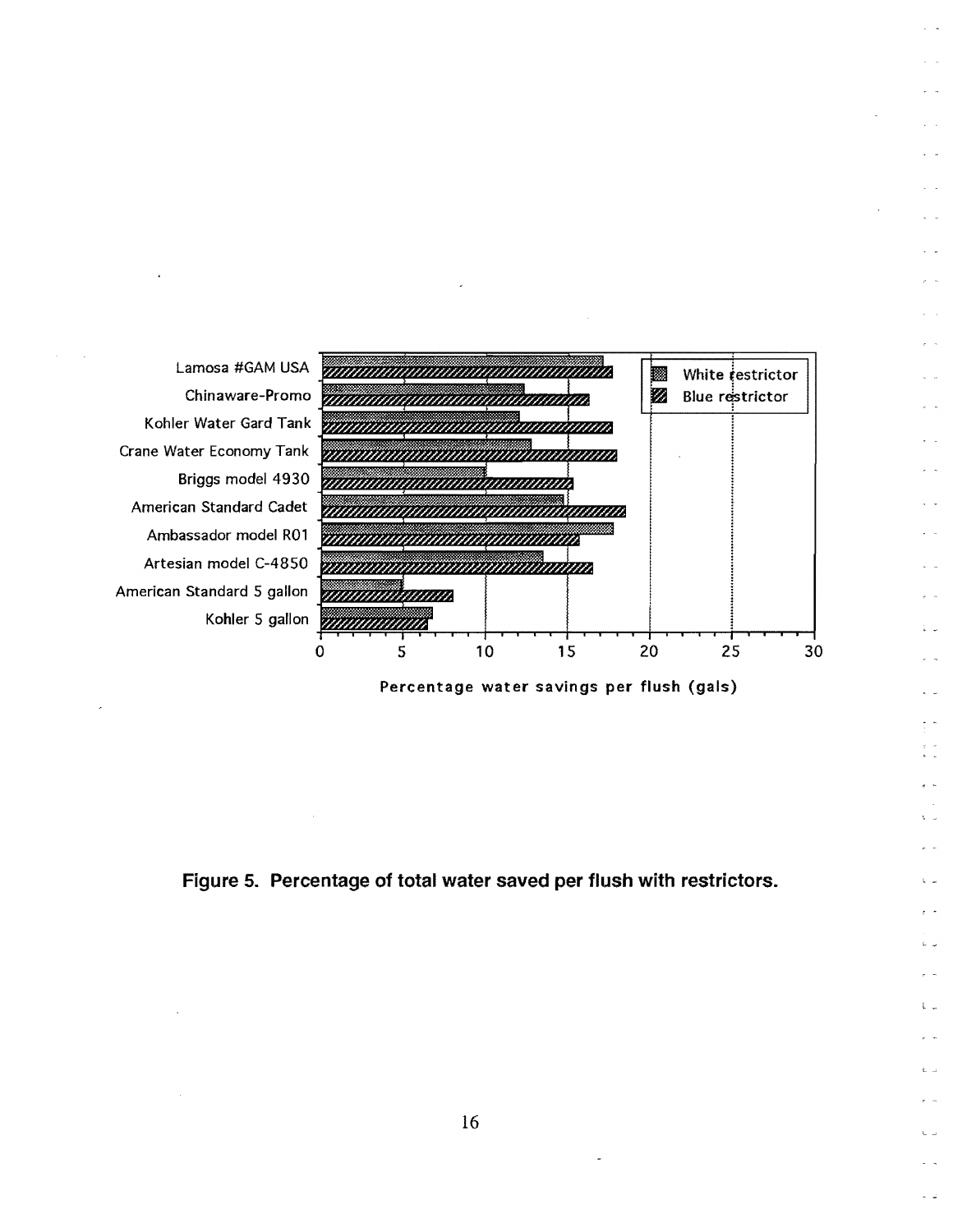## **DISCUSSION OF RESULTS**

The data and graphics show that there is a wide variation of water usage by toilets that are sold as 3.5 gallon units. This usage can be further varied in each unit by the water pressure to which it is subjected, and by the level at which the float is set in the toilet tank. Throughout these tests, the water pressure was maintained as nearly as possible at a constant value, and the water level in each tank was adjusted to the manufacturers' recommended level at the beginning of the test.

Figure 1 indicates total water used per flush which includes all water leaving the system from the time the flush handle is tripped until the tank refills and water stops flowing.

Figure 2 shows that in some instances the amount of water used for the initial flush (the amount that flows from the tank from the instant the flush handle is tripped until the stopper closes in the bottom of the tank) is increased by one or the other or both of the water savers, even though total water use for the flush is decreased. This may be caused by the restricted flow in the overflow tube causing a pressure change within the ballcock valve, allowing more water into the tank during the fill cycle before the valve closes.

The total amount of water going down the overflow tube after the stopper is closed in the

 $\mathbf{L}$ 

L \_

د عا

bottom of the tank is indicated in Figure 3. Note that in all instances each water restrictor decreases overflow water use by more than half.

Table 11 and Figures 4 and 5 show the total water saved per flush on each of the ten units tested, by each of the two water restrictors or savers. Both units are effective in restricting water use with sa vings varying from a low of 0.22 gallons per flush using the white restrictor on the American Standard 5-gal per flush unit to a high of 0.63 gallons per flush using the white restrictor on the Am bassador Model R01 3.5 gal per flush unit. The blue restrictor saved slightly more than the white one on 7 of the 10 units tested.

The endurance test consisted of running pressurized water through three of each of the two water saving units for more than 200,000 on-off cycles. At the end of the test, there was no visible damage to any of the test units. However, in reallife experience, if we assumed that a typical U.S. household flushes a toilet an average of 10 times per day, it would require 55 years to achieve 200,000 flushes. During that period of time, the plastic or tubing from which the water restrictors are made could very well deteriorate from age and might need to be replaced.

 $\label{eq:3.1} \frac{1}{\lambda_1}\left(\frac{1}{\lambda_1}+\frac{1}{\lambda_2}\right) = \frac{1}{\lambda_1}\left(\frac{1}{\lambda_1}+\frac{1}{\lambda_2}\right)$